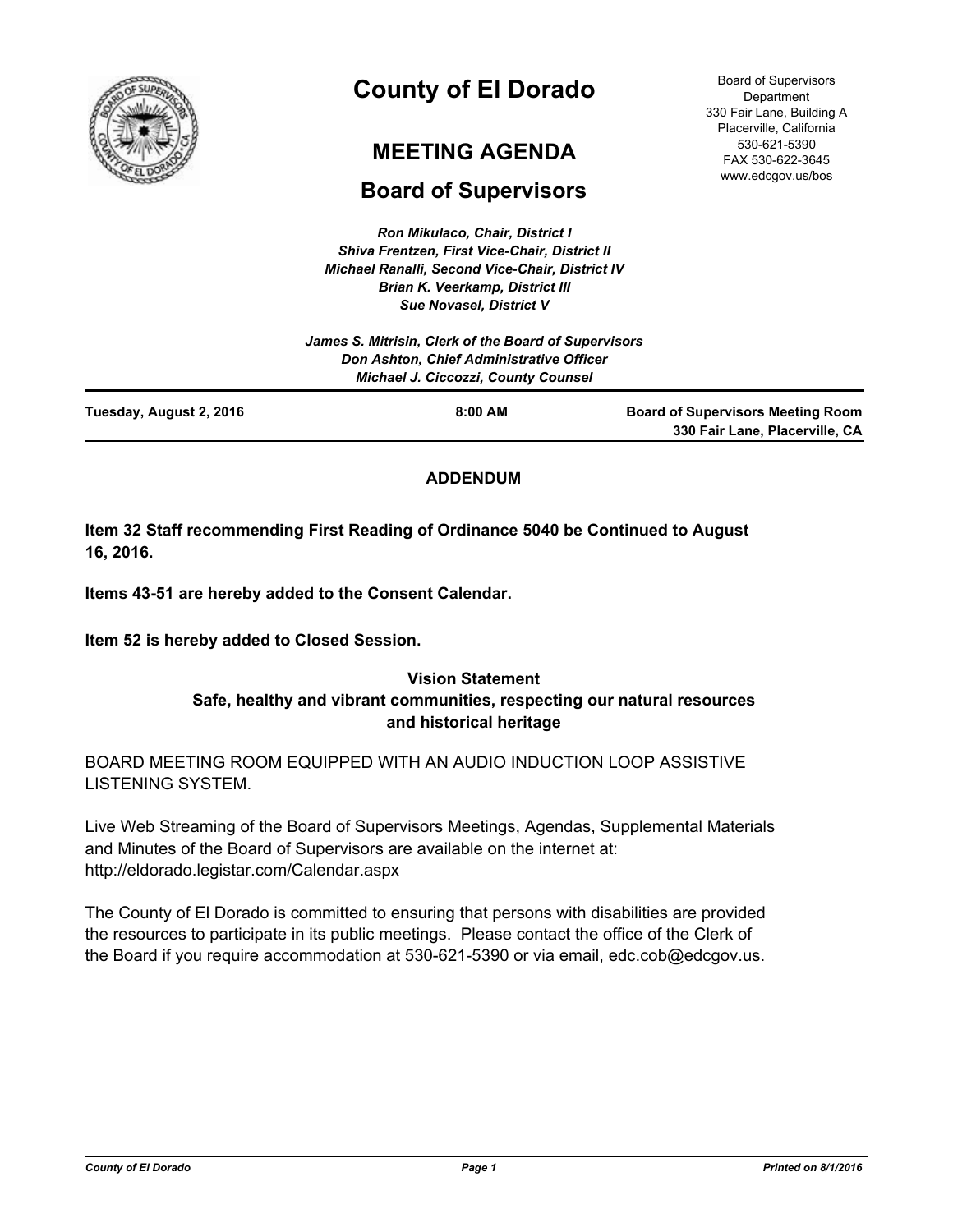Public comment will be received on each agenda item listed under Department Matters or Time Allocation as called by the Chair. Principal party on each side of an issue (where applicable) is allocated 10 minutes to speak, individual comments are limited to 3 minutes, and individuals speaking for a group are allocated 5 minutes. (Adopted 8/10/93) Except with the consent of the Board, individuals shall be allowed to speak to an item only once. Upon completion of public comment the matter shall be returned to the Board for deliberation. Members of the public shall not be entitled to participate in that deliberation, or be present at the podium during such deliberation, except at the invitation of the Board for a point of clarification or question by the Board. The Board reserves the right to waive said rules by a majority vote.

Matters not on the agenda may be addressed by the general public during the Open Forum. Public comments during Open Forum are limited to three minutes per person and the total amount of time reserved for Open Forum may be limited. Public comment on items scheduled for Closed Session will be received before the Board recesses to Closed Session.

Materials related to an item on this Agenda submitted to the Board of Supervisors after distribution of the agenda packet are available for inspection during normal business hours in the public viewing packet located in the foyer of Building A, 330 Fair Lane, Placerville or in the Board Clerk's Office located at the same address. Such documents are also available on the Board of Supervisors' Meeting Agenda webpage subject to staff's ability to post the documents before the meeting.

The Board of Supervisors is concerned that written information submitted to the Board the day of the Board meeting may not receive the attention it deserves. The Board Clerk cannot guarantee that any FAX, email, or mail received the day of the meeting will be delivered to the Board prior to action on the subject matter.

The Board meets simultaneously as the Board of Supervisors and the Board of Directors of the Air Quality Management District, In-Home Supportive Services, Public Housing Authority, Redevelopment Agency and other Special Districts.

For Purposes of the Brown Act § 54954.2 (a), the numbered items on this Agenda give a brief description of each item of business to be transacted or discussed. Recommendations of the staff, as shown, do not prevent the Board from taking other action.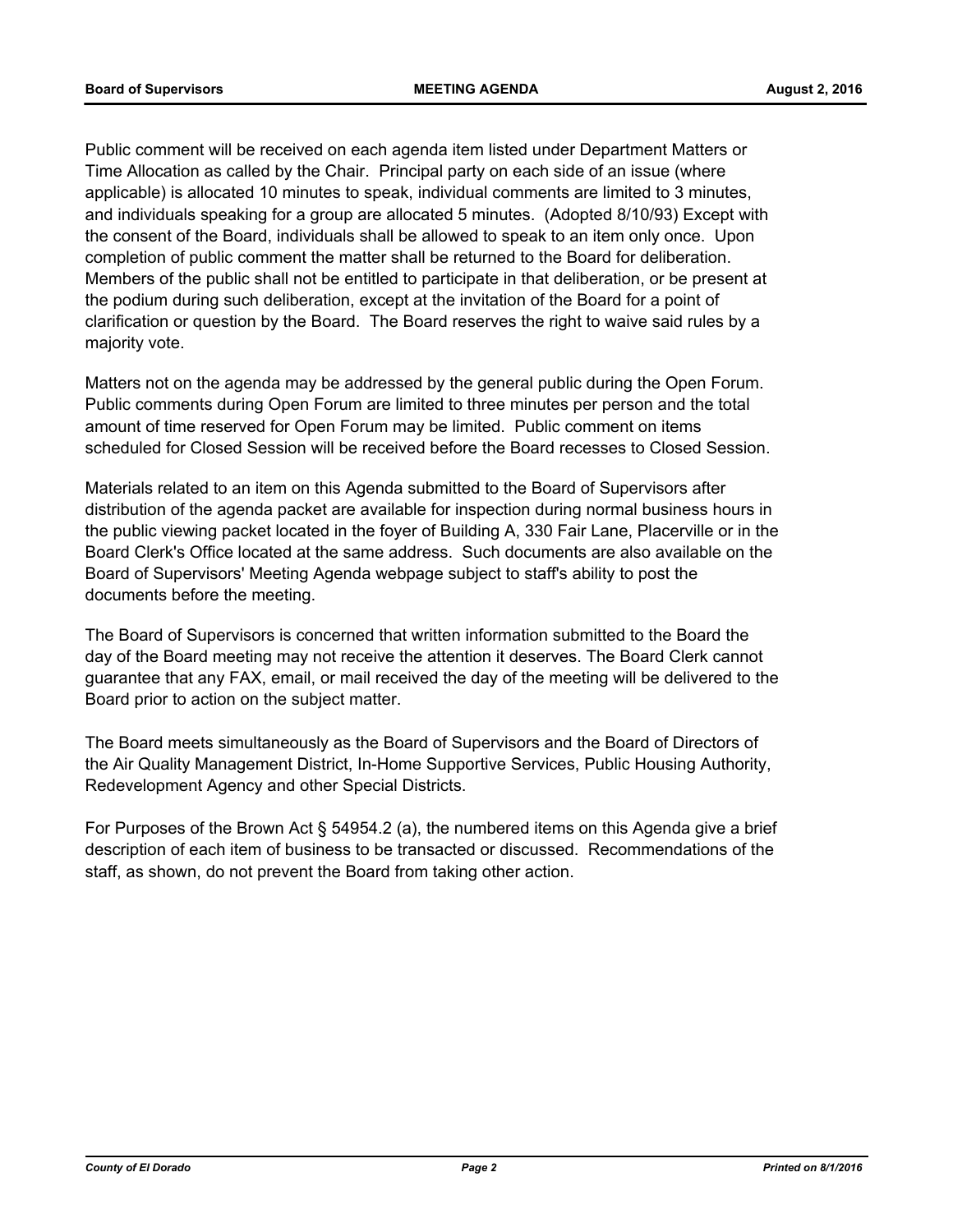### **8:00 A.M. - CALL TO ORDER AND RECESS TO CLOSED SESSIONS**

#### **9:00 A.M. - RECONVENE TO OPEN SESSION AND CLOSED SESSION REPORTS**

#### **INVOCATION AND PLEDGE OF ALLEGIANCE TO THE FLAG**

#### **ADOPTION OF THE AGENDA AND APPROVAL OF CONSENT CALENDAR**

The Board may make any necessary additions, deletions or corrections to the agenda including moving items to or from the Consent Calendar and adopt the agenda and the Consent Calendar with one single vote. A Board member may request an item be removed from the Consent Calendar for discussion and separate Board action. At the appropriate time as called by the Board Chair, members of the public may make a comment on matters on the Consent Calendar prior to Board action.

#### **OPEN FORUM**

Open Forum is an opportunity for members of the public to address the Board of Supervisors on subject matter that is not on their meeting agenda and within their jurisdiction. Public comments during Open Forum are limited to three minutes per person. The Board reserves the right to impose a reasonable limit of time afforded to any topic, individual speaker or the total amount of time reserved for Open Forum.

#### **DEPARTMENT/SUPERVISOR REPORTS**

#### **CAO UPDATE**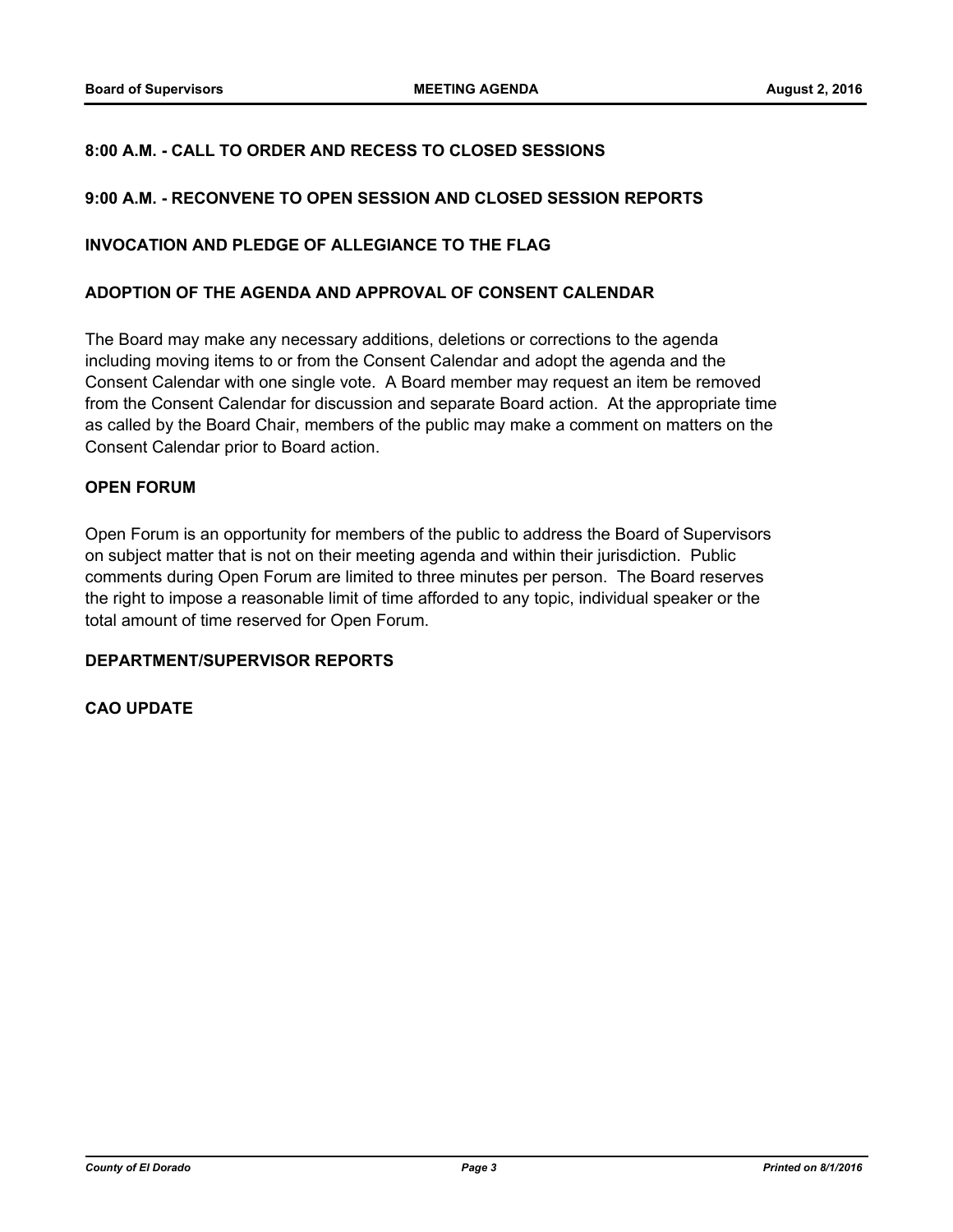#### **CONSENT CALENDAR**

Clerk of the Board recommending the Board approve the Minutes from the regular meeting of the Board on July 19, 2016. **1.** [16-0796](http://eldorado.legistar.com/gateway.aspx?m=l&id=/matter.aspx?key=21454)

#### **GENERAL GOVERNMENT - CONSENT ITEMS**

Chief Administrative Office, Procurement and Contracts Division, recommending the Board authorize the Purchasing Agent to sign Amendment I to Agreement 323-S1410 with G & O Towing for the provision of on-call towing and emergency roadside assistance services for County-owned vehicles and other vehicles as requested by the Sheriff's Department and District Attorney's Office, increasing the total not to exceed amount by \$15,000 for a new total not to exceed amount of \$40,000 based on the estimated cost of services for the contract period. There is no change to the original term of the Agreement. **2.** [16-0767](http://eldorado.legistar.com/gateway.aspx?m=l&id=/matter.aspx?key=21425)

FUNDING: General Fund.

Chief Administrative Office recommending the Board consider the following: **3.** [16-0769](http://eldorado.legistar.com/gateway.aspx?m=l&id=/matter.aspx?key=21427)

> 1) Rescind Resolution 049-2007 and Resolution 113-2007, which established the Public Safety Impact Fee;

2) Order the Auditor-Controller to refund the entire balance, approximately \$445,000, of the account (20-502-315; 7702315), including all unexpended fee revenue and all interest accrued thereon, in accordance with the provisions of the Mitigation Fee Act, as soon as is practical;

3) Direct the CAO to work with the Auditor-Controller and the Community Development Agency to administer the refund; and 4) Direct the CAO and Auditor-Controller to report to the Board within 30 days on the methodology and status of the refund, and again every 30 days thereafter, until the refund has been completed.

FUNDING: Public Safety Development Impact Mitigation Fee Revenue.

Clerk of the Board and Supervisor Novasel recommending the Board approve and authorize the Chair to sign Lease Agreement 073-L1711 for office space located at 924 Emerald Bay Road in South Lake Tahoe for a term effective September 1, 2016 to December 31, 2018 for an estimated monthly charge in the amount of \$527 for the purposes of providing local office space for Supervisor Novasel and her Assistant. The agreement may be renewed annually for two (2), one (1) year terms each to include an annual review of charges for rent and utilities. **4.** [16-0619](http://eldorado.legistar.com/gateway.aspx?m=l&id=/matter.aspx?key=21277)

FUNDING: General Fund.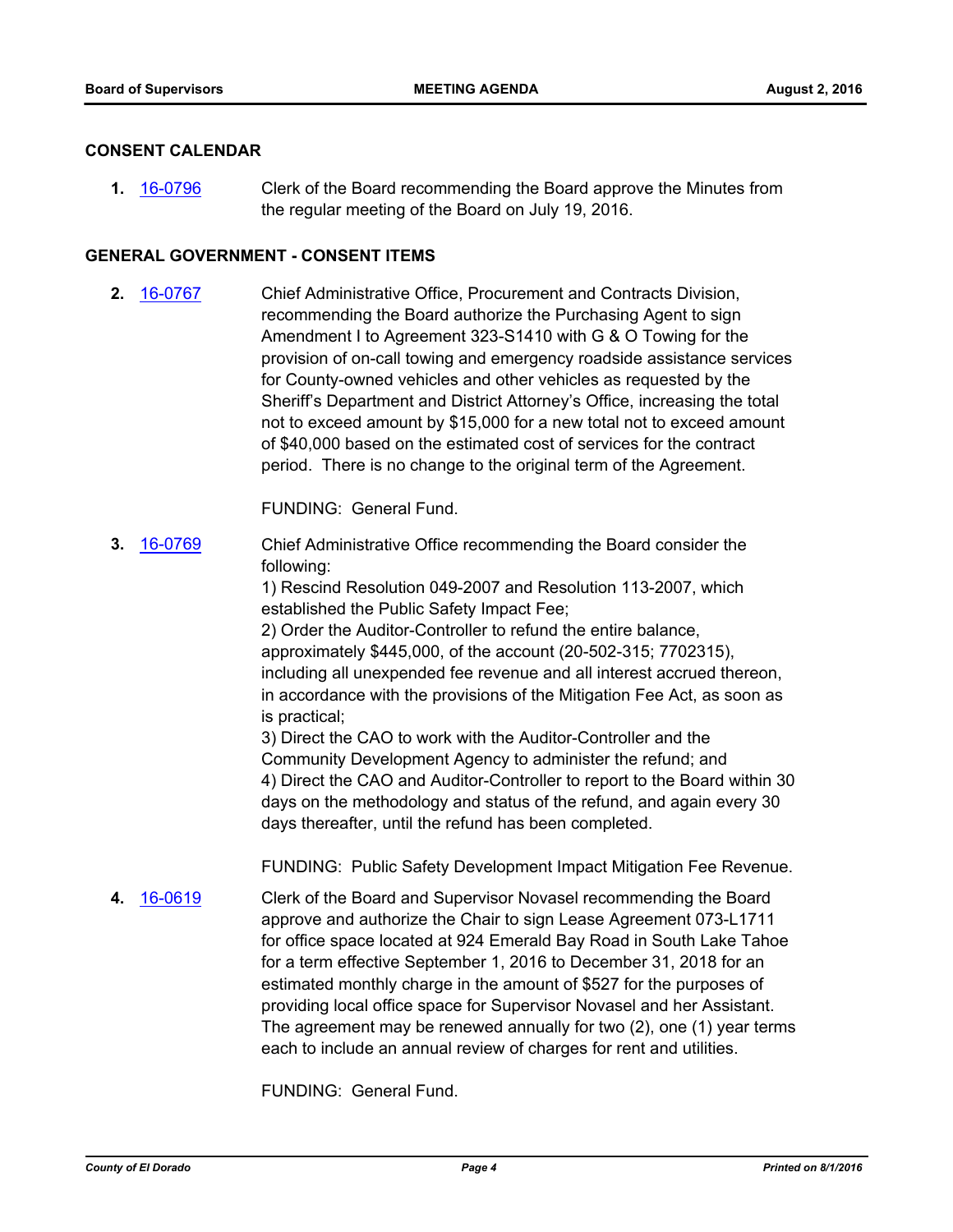Clerk of the Board recommending the Board adopt and authorize the Chair to sign Resolution 124-2016 to: 1) Cancel the regular meetings of the Board of Supervisors for November 8, 2016 and November 29, 2016; and 2) Schedule regular meetings for November 1, 2016 and November 15, 2016 to minimize the impact to public accessibility of the Elections Department in Building C of the Government Center on November 8, 2016 for the Presidential Election and providing an opportunity for Board members to attend the California State Association of Counties Annual Conference beginning November 29 through December 1, 2016. **5.** [16-0716](http://eldorado.legistar.com/gateway.aspx?m=l&id=/matter.aspx?key=21374)

FUNDING: N/A

Elections Department recommending the Board approve Agreement 041-S1410 under the original terms as a perpetual agreement with Data Information Management Systems, LLC, for a term of one year beginning August 1, 2016 through July 31, 2017, for a total amount of \$62,280.36 for ongoing Software License and Maintenance Support fees. **6.** [14-1234](http://eldorado.legistar.com/gateway.aspx?m=l&id=/matter.aspx?key=18718)

FUNDING: General Fund.

Recorder-Clerk-Registrar of Voters recommending the Board consider the following: 1) Approve and authorize the Chair to sign Resolution 129-2016 for a grant funding agreement, of \$235,012.38 from July 1, 2016 to June 30, 2021, available under the Help America Vote Act Section 301 Voting Systems Program and Certification; and 2) Authorize the Recorder-Clerk-Registrar of Voters to execute Grant Funding Agreement 16G30104. **7.** [16-0779](http://eldorado.legistar.com/gateway.aspx?m=l&id=/matter.aspx?key=21437)

FUNDING: Federal Funds.

- Supervisor Ranalli recommending the Board find that a state of emergency continues to exist in El Dorado County as a result unprecedented tree mortality due to drought conditions and related bark beetle infestations. (Cont. 7/19/16, Item 18) **8.** [16-0305](http://eldorado.legistar.com/gateway.aspx?m=l&id=/matter.aspx?key=20961)
- Supervisor Ranalli recommending the Board provide direction to the Chief Administrative Officer and Community Development Agency to: 1) Provide to the Board an update on the Traffic Impact Mitigation (TIM) Fee Program that includes information on the annual revenues and expenditures of the TIM Fee Program; the Capital Improvement Programs funded with TIM Fees; and the costs associated with the administration of the TIM Fee Program; and 2) Provide this information to the Board at the August 16, 2016, Board meeting as either a scheduled "Time Certain" presentation or as a"Department Matters" agenda item. **9.** [16-0802](http://eldorado.legistar.com/gateway.aspx?m=l&id=/matter.aspx?key=21460)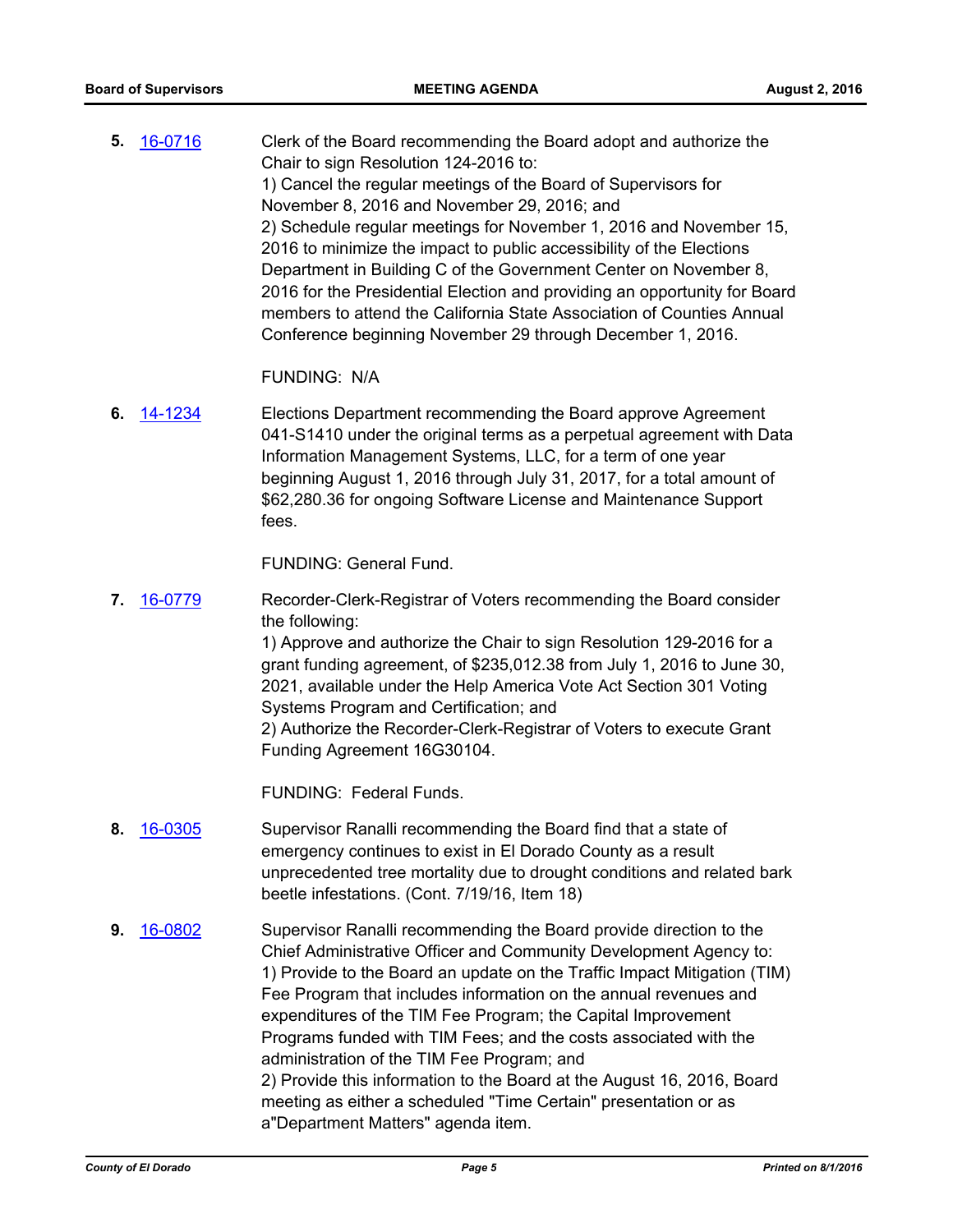Supervisor Veerkamp recommending the Board consider the following related to a fire works display to celebrate the end of Gold Week during the closing ceremonies of the World Gold Panning Championships to be held on Sunday September 18, 2016 at the El Dorado County Fairgrounds: 1) Approve and authorize the Chair to sign Resolution 128-2016 permitting J&M Displays to conduct a pyrotechnic display for the event, **10.** [16-0801](http://eldorado.legistar.com/gateway.aspx?m=l&id=/matter.aspx?key=21459)

contingent upon full compliance of necessary requirements, insurance, contracts and permits as deemed necessary by the control authorities; and

2) Authorize Chair to sign a letter to the Fire Marshal approving same.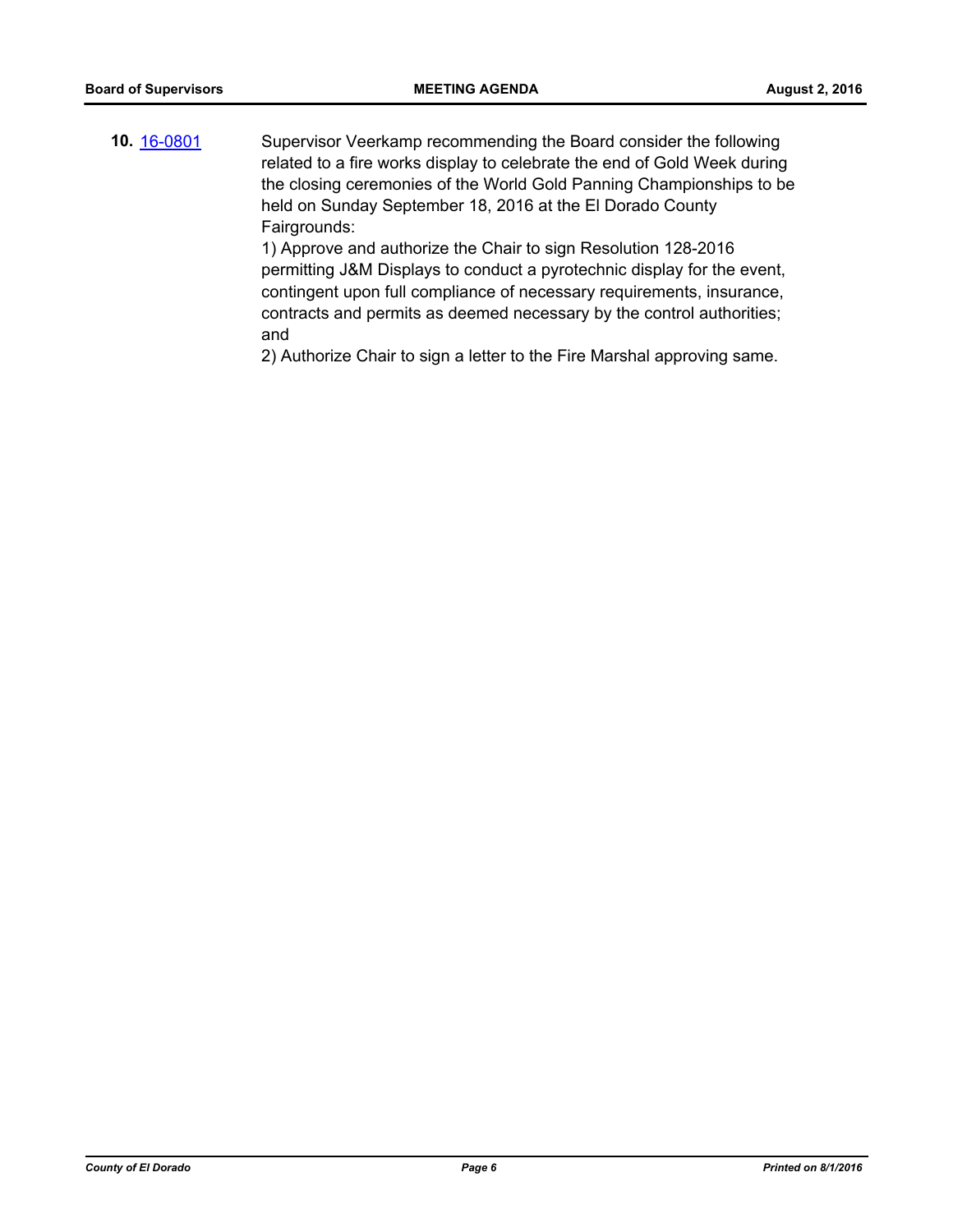#### **HEALTH AND HUMAN SERVICES - CONSENT ITEMS**

Health and Human Services Agency, Community Services Division, recommending the Board: **11.** [16-0744](http://eldorado.legistar.com/gateway.aspx?m=l&id=/matter.aspx?key=21402)

1) Accept retroactive funding from the California Department of Community Services and Development in the amount of \$17,000 for the provision of training and technical assistance to Community Services Division staff;

2) Authorize and delegate authority to the Health and Human Services Agency Director to sign Standard Agreement 16F-5531 (County Agreement 497-F1611) for the term June 15, 2016 through December 31, 2016 and the Certification Regarding Lobbying in accordance with the terms and conditions of the funding agreement, as well as any amendments thereto, that do not increase the maximum dollar amount or term of the Agreement, and contingent upon approval by County Counsel and Risk Management; and

3) Authorize the Health and Human Services Agency Director, or designee, to administer said Agreement and execute any subsequent administrative documents relating to said Agreement, including required fiscal and programmatic reports.

FUNDING: Federal Funding managed by the California Department of Community Services and Development.

Health and Human Services Agency, Mental Health Division, recommending the Board: **12.** [14-0138](http://eldorado.legistar.com/gateway.aspx?m=l&id=/matter.aspx?key=17621)

> 1) Approve and authorize the Chair to sign Standard Agreement 16-93110 (County Agreement 097-M1710) with the California Department of Health Care Services that establishes the conditions and requirements the County must meet in order to receive funding from the State for the Community Mental Health Services Block Grant, the Mental Health Plan Agreement, Mental Health Services, as well as Projects for Assistance in Transition from Homelessness for the term July 1, 2016 through June 30, 2017;

2) Authorize the Chief Administrative Officer, or designee, to execute further documents relating to Standard Agreement 16-93110, if any, provided that the amendments do not eliminate the funding streams, do not change the term, and contingent upon approval by County Counsel and Risk Management; and

3) Authorize the Health and Human Services Agency Director, or designee, to continue to administer Agreement 16-93110 and execute any subsequent documents relating to said Agreement, including programmatic reports.

FUNDING: There is no funding included in this Agreement; however, it establishes the requirements to receive funding from various mental health funding sources.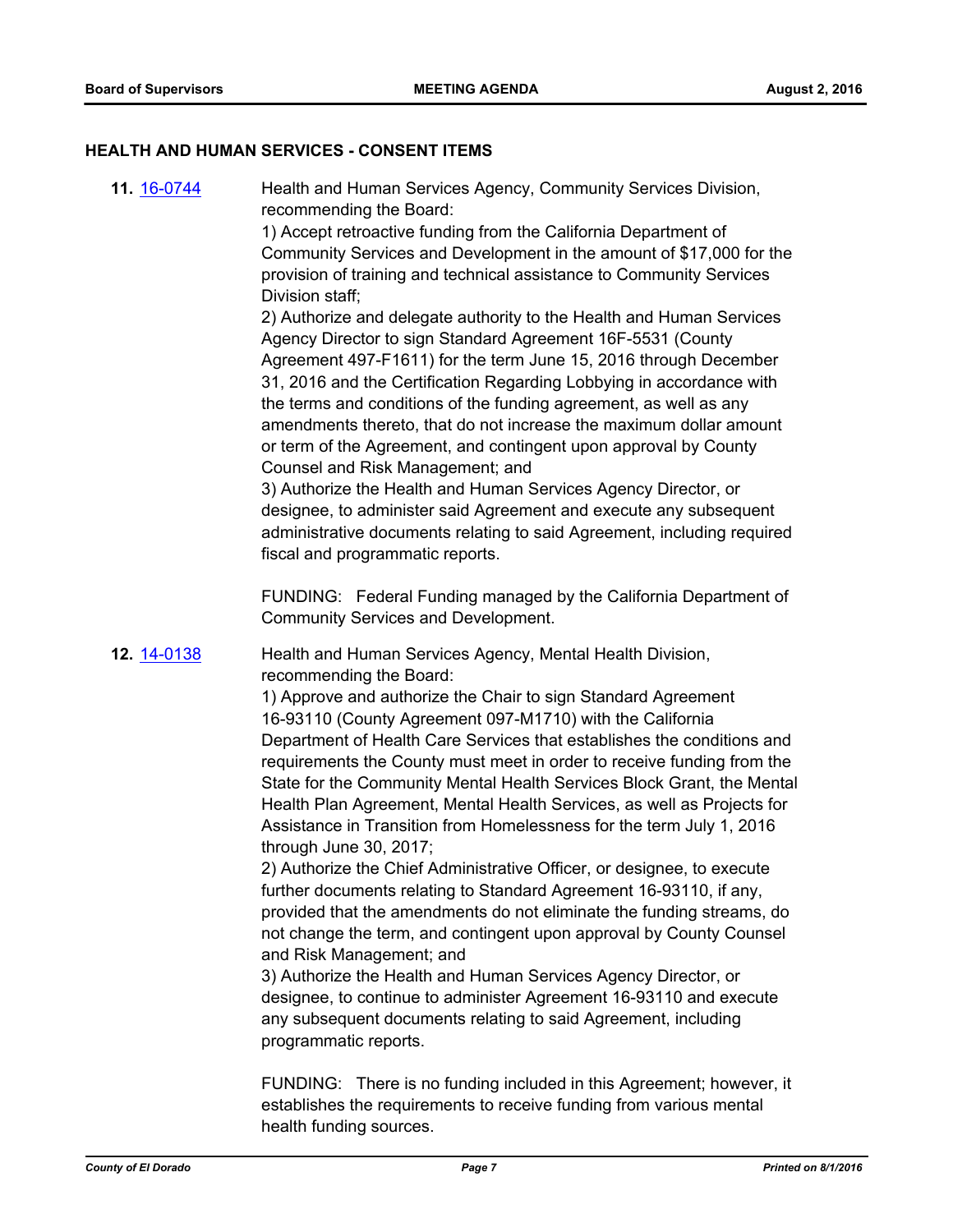- Health and Human Services Agency, Social Services Division, recommending the Board: 1) Approve the Foster Parent Recruitment, Retention, and Support Program boilerplate Agreement on an "as needed" basis in order to increase quality support and respite services for foster parents, and to further secure the permanency, well-being and safety of children who are dependents of the Court; and 2) Adopt and authorize the Chair to sign Resolution 127-2016, which delegates authority to the Health and Human Services Agency Director, or designee, to execute Foster Parent Recruitment, Retention, and Support Program boilerplate agreements. FUNDING: Federal and Realignment Funding. **13.** [16-0302](http://eldorado.legistar.com/gateway.aspx?m=l&id=/matter.aspx?key=20958)
- Library Department recommending the Board consider the following: 1) Approve and authorize the Chair to sign Lease Agreement 298-L1611 with the El Dorado Western Railway Foundation to lease the real property referred to as APN 090-040-31 for the period of January 1, 2016 through December 31, 2020; 2) Waive lease payments to El Dorado Western Railway Foundation as **14.** [16-0702](http://eldorado.legistar.com/gateway.aspx?m=l&id=/matter.aspx?key=21360)

a a public benefit being provided to the residents of the County; and 3) Authorize El Dorado Western Railway Foundation to collect and retain rent received from sub-tenant to offset the costs associated with the El Dorado Western Railroad Program.

FUNDING: No change to Net County Cost.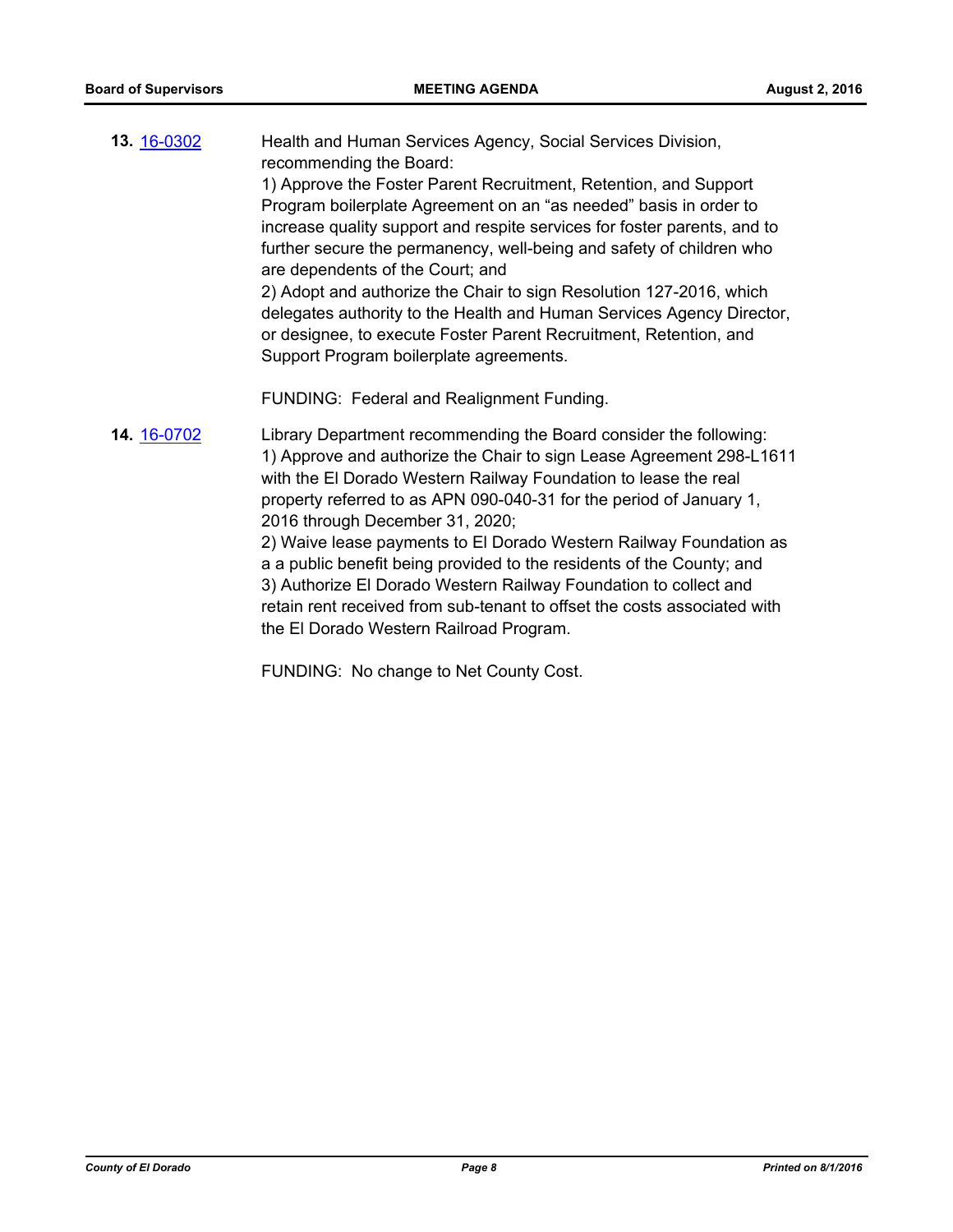#### **LAND USE AND DEVELOPMENT - CONSENT ITEMS**

Air Quality Management District (AQMD) recommending the Board, acting as the AQMD Board of Directors: 1) Approve and authorize the Chair to sign Amendment 1 to Services Agreement Contract 14C00031 with the Tahoe Regional Planning Agency for the provision of incentivizing the replacement of wood burning stoves. The amendment increases the compensation to AQMD by \$35,000 and extends the termination date from March 1, 2017 to June 30, 2018; and 2) Authorize the Air Pollution Control Officer to sign any subsequent minor amendments that do not increase the dollar value or extend the term of the agreement, pending approval by County Counsel and Risk Management. FUNDING: AQMD Chimney Smoke Reduction Budget, State Subvention Funding and Tahoe Regional Planning Agency revenue. **15.** [07-192](http://eldorado.legistar.com/gateway.aspx?m=l&id=/matter.aspx?key=4404) Community Development Agency, Transportation Division, recommending the Board consider the following: 1) Authorize the Community Development Agency Director, or designee, to approve and sign Reimbursable Agreement DTFH68-15-E-00034, Modification 001, with the Federal Highway Administration, Central Federal Lands Highway Division in the amount of \$9,597,500 for the Ice House Road - Pavement Rehabilitation, Phase 2 Project, CIP 72191. The Federal grant portion is 85.65 percent which is \$8,220,254 and the County's matching local portion is 14.35 percent which is \$1,377,246; 2) Authorize the Community Development Agency Director, or designee, to amend Reimbursable Agreement DTFH68-15-E-00034, Modification 001, for all future minor modifications as necessary throughout the term of the Agreement; and 3) Authorize the Chief Administrative Office to make budget adjustments during the Fiscal Year 2016/17 Budget Addenda process to designate \$1,377,246 of Sacramento Municipal Utility District funds that are currently undesignated/unprogrammed. **16.** [15-0010](http://eldorado.legistar.com/gateway.aspx?m=l&id=/matter.aspx?key=19189)

> FUNDING: Sacramento Municipal Utility District funds (14.35%) and Federal Highway Administration Federal Lands Access Program (85.65%). (Federal Funds)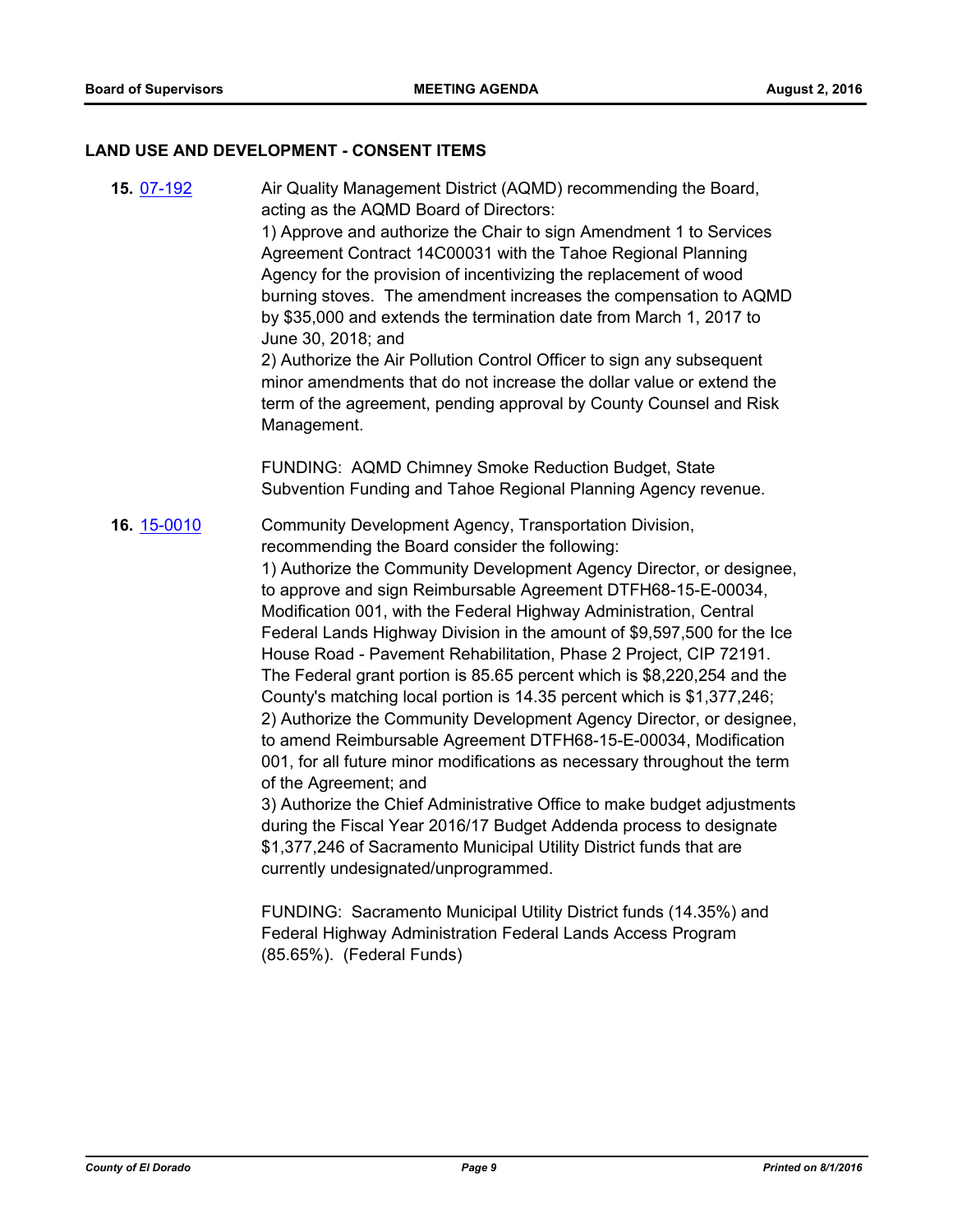| 17. 15-0718 | Community Development Agency, Transportation Division,<br>recommending the Board retroactively approve and authorize the First<br>Amendment to Perpetual Agreement for Services 821-S0710 with<br>Squarerigger, Inc. to provide annual support and maintenance for the<br>ShopWatch time management software module, MobileShop software,<br>and Vehicle Tracker handheld equipment used by the Transportation<br>Maintenance Unit.                                                                                                                                                                                                                                                                                                                                                                                                                                      |
|-------------|--------------------------------------------------------------------------------------------------------------------------------------------------------------------------------------------------------------------------------------------------------------------------------------------------------------------------------------------------------------------------------------------------------------------------------------------------------------------------------------------------------------------------------------------------------------------------------------------------------------------------------------------------------------------------------------------------------------------------------------------------------------------------------------------------------------------------------------------------------------------------|
|             | FUNDING: Road Fund. (No Federal Funds)                                                                                                                                                                                                                                                                                                                                                                                                                                                                                                                                                                                                                                                                                                                                                                                                                                   |
| 18. 16-0454 | Community Development Agency, Transportation Division,<br>recommending the Board take the following actions pertaining to the<br>Alder Drive at EID Canal - Bridge Replacement Project, Contract PW<br>15-31110, CIP 77123, P&C 146-C1699:<br>1) Award the Construction Contract to the lowest responsive,<br>responsible bidder; said bidder to be determined after the bid opening<br>scheduled for July 7, 2016;<br>2) Approve and authorize the Chair to sign the Construction Contract,<br>subject to review and approval by County Counsel and Risk<br>Management; and<br>3) Authorize the Community Development Agency Director to sign an<br>Escrow Agreement, if requested by the Contractor and in accordance<br>with Public Contract Code Section 22300, for the purpose of holding<br>Contract retention funds.                                              |
|             | FUNDING: Highway Bridge Program (100%). (Federal Funds)                                                                                                                                                                                                                                                                                                                                                                                                                                                                                                                                                                                                                                                                                                                                                                                                                  |
| 19. 16-0455 | Community Development Agency, Transportation Division,<br>recommending the Board take the following actions pertaining to the<br>U.S. 50/Missouri Flat Road Interchange Improvements - Phase 1C<br>Riparian Restoration Project, Contract 14-31079, CIP 71346, P&C<br>033-C1799:<br>1) Award the Construction Contract to the lowest responsive,<br>responsible bidder; said bidder to be determined after the bid opening<br>scheduled for July 15, 2016;<br>2) Approve and authorize the Chair to sign the Construction Contract,<br>subject to final review and approval by County Counsel and Risk<br>Management; and<br>3) Authorize the Community Development Agency Director to sign an<br>Escrow Agreement, if requested by the Contractor and in accordance<br>with Public Contract Code Section 22300, for the purpose of holding<br>Contract retention funds. |
|             |                                                                                                                                                                                                                                                                                                                                                                                                                                                                                                                                                                                                                                                                                                                                                                                                                                                                          |

FUNDING: Project is funded by Missouri Flat Area Master Circulation and Financing Plan (100%). (No Federal Funds)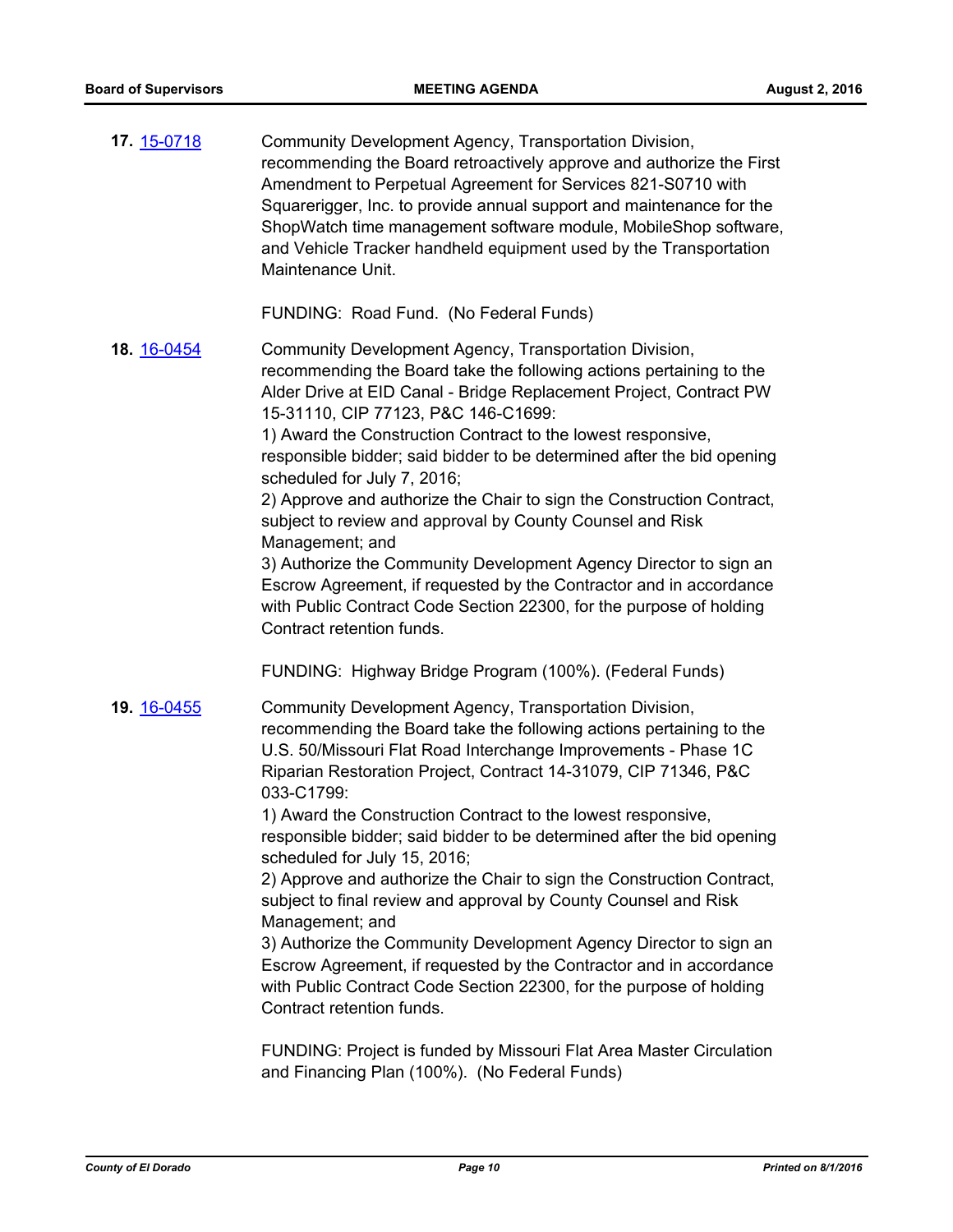| 20. 16-0485 | Community Development Agency, Transportation Division,<br>recommending the Board take the following actions pertaining to the US<br>50/Missouri Flat Road Interchange Phase 1B.2 - Bike Path Project,<br>Contract PW 15-31087, CIP 71359, P&C 034-C1799:<br>1) Award the Construction Contract to the lowest responsive,<br>responsible bidder; said bidder to be determined after the bid opening<br>scheduled for July 14, 2016;<br>2) Approve and authorize the Chair to sign the Construction Contract,<br>subject to final review and approval by County Counsel and Risk<br>Management; and<br>3) Authorize the Community Development Agency Director to sign an<br>Escrow Agreement, if requested by the Contractor and in accordance<br>with Public Contract Code Section 22300, for the purpose of holding<br>Contract retention funds. |
|-------------|--------------------------------------------------------------------------------------------------------------------------------------------------------------------------------------------------------------------------------------------------------------------------------------------------------------------------------------------------------------------------------------------------------------------------------------------------------------------------------------------------------------------------------------------------------------------------------------------------------------------------------------------------------------------------------------------------------------------------------------------------------------------------------------------------------------------------------------------------|
|             | FUNDING: Project is funded by Congestion Mitigation and Air Quality<br>Grant (69%) and Master Circulation & Funding Plan Financing (31%).<br>(Federal Funds)                                                                                                                                                                                                                                                                                                                                                                                                                                                                                                                                                                                                                                                                                     |
| 21. 16-0550 | Community Development Agency, Transportation Division,<br>recommending the Board approve and authorize the Chair to sign<br>Agreement for Services 079-S1711 with Whitney Environmental<br>Consulting, dba Foothill Associates, for a not-to-exceed amount of<br>\$304,161.55, to provide environmental clearance and permitting<br>services for the El Dorado Trail - Missouri Flat Road to El Dorado Road<br>Project, CIP 97014, and El Dorado Trail - Missouri Flat Road<br>Bike/Pedestrian Overcrossing Project, CIP 97015, for a term<br>commencing upon execution by both parties and expiring three (3) years<br>thereafter.                                                                                                                                                                                                              |
|             | FUNDING: Congestion Mitigation and Air Quality Program (100%).<br>(Federal Funds)                                                                                                                                                                                                                                                                                                                                                                                                                                                                                                                                                                                                                                                                                                                                                                |
| 22. 16-0633 | Community Development Agency, Transportation Division,<br>recommending the Board approve and authorize the Chair to sign the<br>Long Term License Agreement (California Tahoe Conservancy<br>Resolution 16-06-02_ El Dorado County) between the California Tahoe<br>Conservancy and El Dorado County for County use of land parcels<br>owned by the California Tahoe Conservancy to construct and maintain<br>drainage improvements under the County Service Area 5 Erosion<br>Control Project, Contract PW 16-31118, CIP 95157.                                                                                                                                                                                                                                                                                                                 |

FUNDING: N/A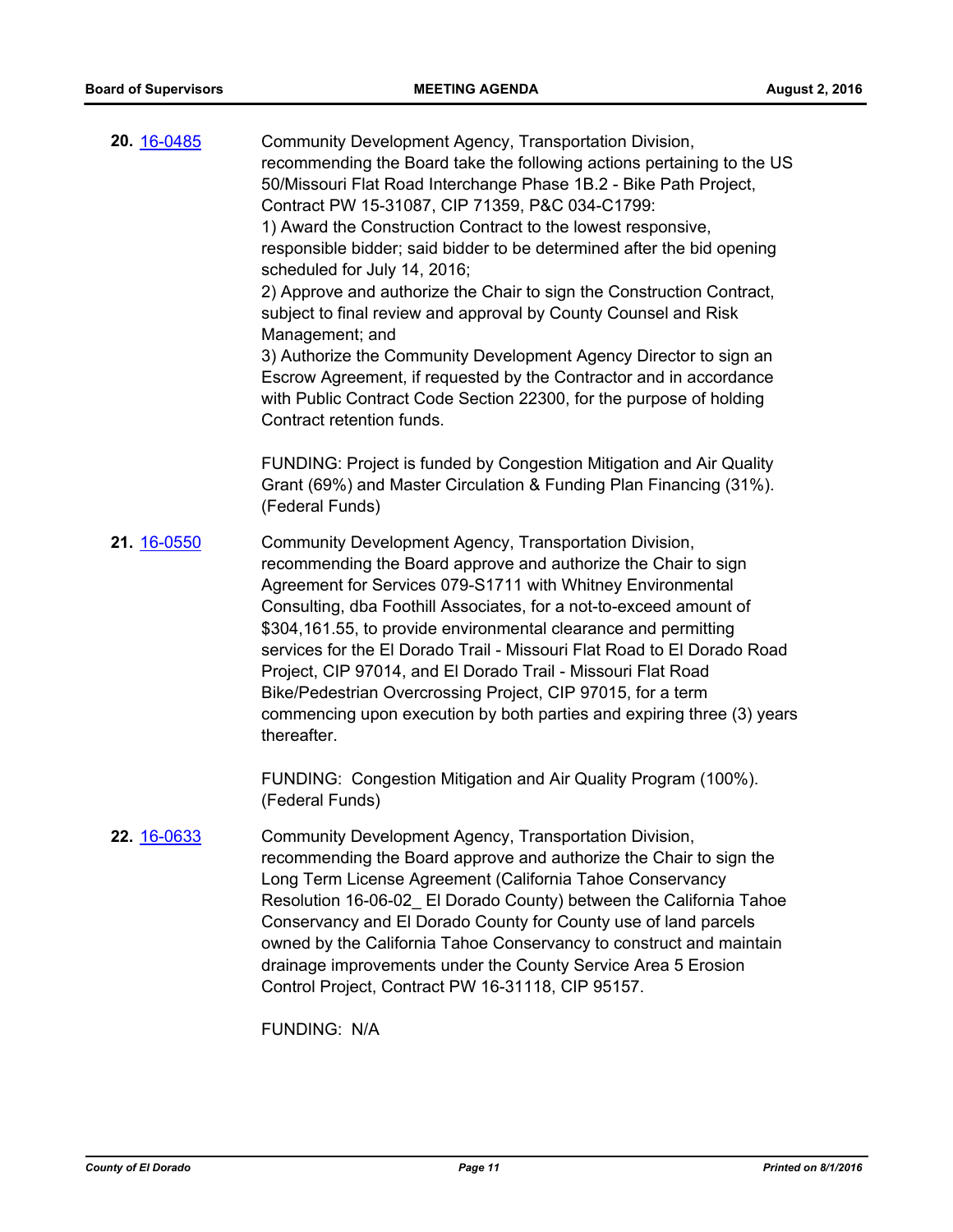#### **LAW AND JUSTICE - CONSENT ITEMS**

- El Dorado County Sheriff's Office of Emergency Services recommending the Board find that a state of emergency continues to exist in El Dorado County as a result of drought conditions. (Cont. 7/19/16, Item 36) **23.** [14-1417](http://eldorado.legistar.com/gateway.aspx?m=l&id=/matter.aspx?key=18901)
- Sheriff's Office recommending the Board authorize the Chair to sign Lease Agreement 074-L1711 with Placerville Masonic Center Association Inc., for lease of 7,000 square feet of office space located at 471 Pierroz Road, Placerville, CA 95667 for the term September 1, 2016 through August 31, 2019 with the first year's monthly payment totaling \$9,471.28 and increasing 1% every year thereafter with two (2) one (1) year option periods thereafter. **24.** [08-1251](http://eldorado.legistar.com/gateway.aspx?m=l&id=/matter.aspx?key=8652)

FUNDING: General Fund.

#### **END CONSENT CALENDAR**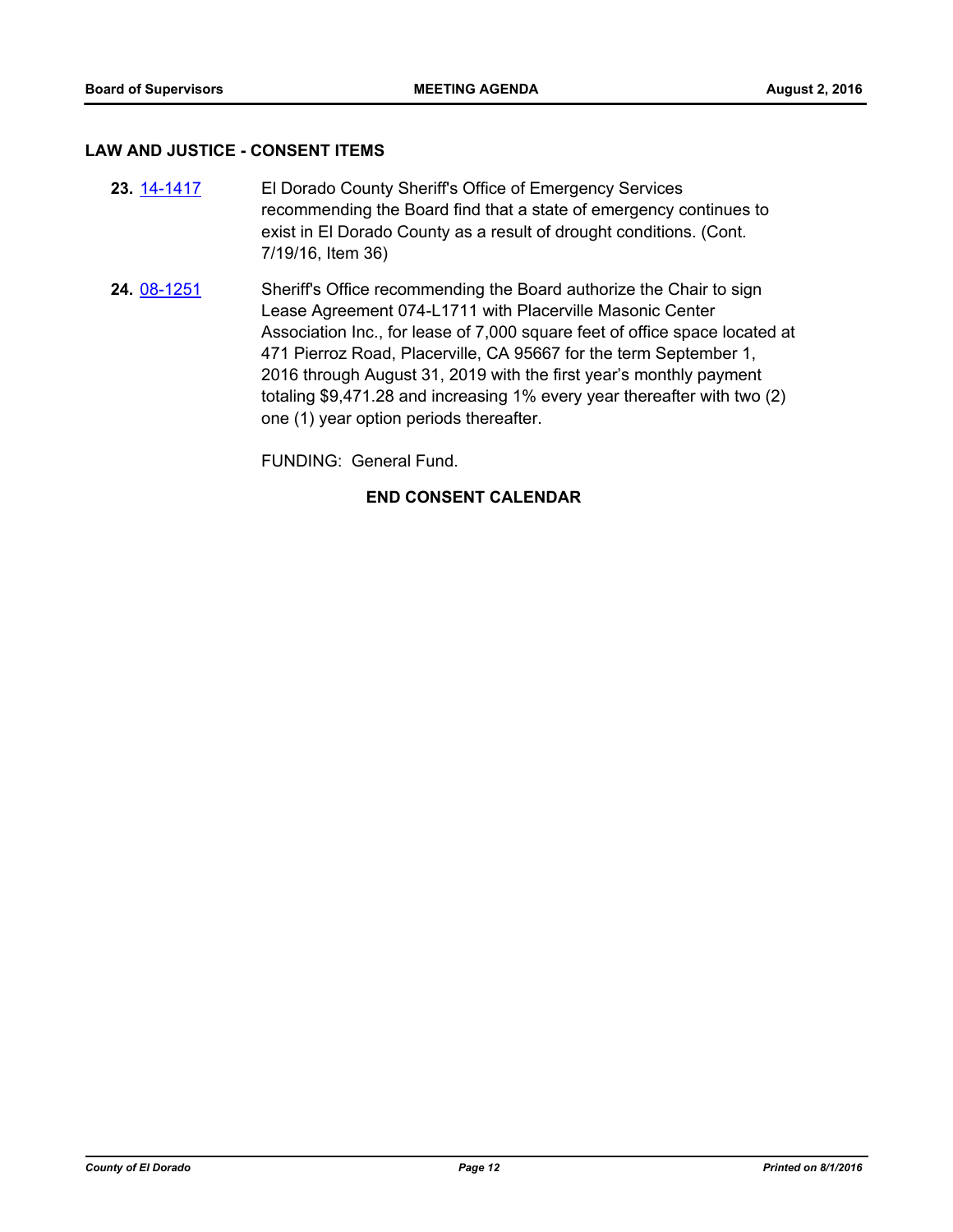#### **10:00 A.M. - TIME ALLOCATION**

Health and Human Services Agency, Community Services Division, recommending the Board consider and approve in concept an amendment to Chapter 8.74 of Title 8 of the County of El Dorado Code of Ordinances in accordance with Board of Supervisors Policy A-3 "Ordinances - New or Amended." This amendment to Chapter 8.74 of Title 8 would pertain to County Emergency Medical Services, System Description, paragraph A-1 "Exclusive operating areas - County Service Area 3 - South Shore," thereby modifying the County Service Area 3 from an "exclusive" designation to a "non-exclusive" designation with respect to ground Mental Health interfacility transports. (Cont. 7/16/2016, Item 45) (Est. Time: 45 Min.) **25.** [16-0730](http://eldorado.legistar.com/gateway.aspx?m=l&id=/matter.aspx?key=21388)

FUNDING: N/A

#### **11:00 A.M. - TIME ALLOCATION**

- Supervisor Frentzen recommending the Board recognize and honor Brittany Gaines as Miss Shingle Springs/Cameron Park Chamber of Commerce 2016. Brittany was crowned on June 14, 2016 and is the first recipient of this award. The Shingle Springs/Cameron Park Chamber plans to make this an annual event to acknowledge the achievements of a young person in our community who has overcome unusual difficulties in their life. (Est. Time: 15 Min.) **26.** [16-0798](http://eldorado.legistar.com/gateway.aspx?m=l&id=/matter.aspx?key=21456)
- Supervisor Veerkamp recommending the Board receive a presentation from John Roe, President of El Dorado County Farm Trails to update the Board on recent activities and programs. (Est. Time: 20 Min.) **27.** [16-0789](http://eldorado.legistar.com/gateway.aspx?m=l&id=/matter.aspx?key=21447)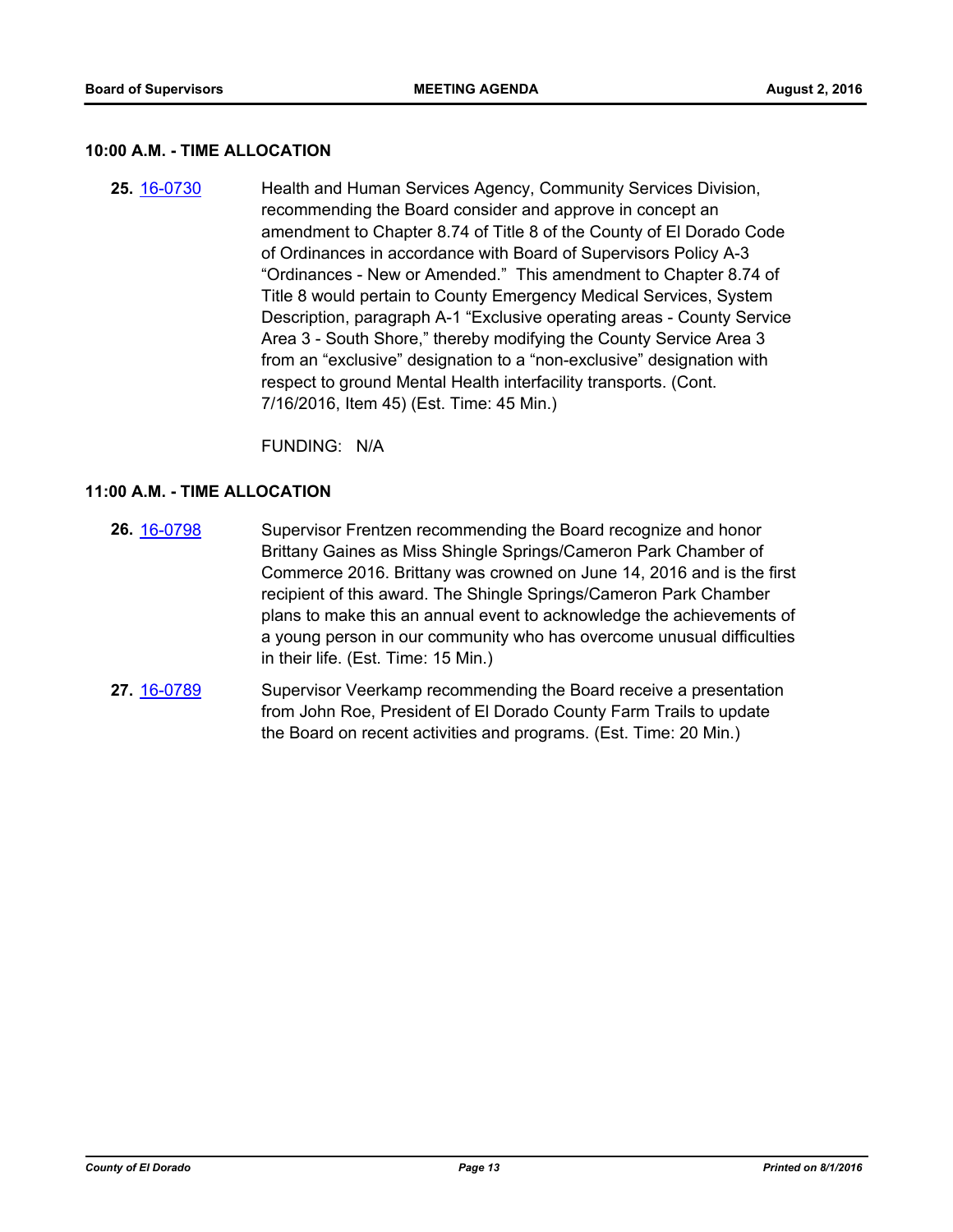Community Development Agency, Transportation Division, recommending the Board take the following actions related to the Silver Springs Parkway to Bass Lake Road (South Segment) Project, CIP 76108: 1) Receive a presentation containing an overview of the Project and the Subsequent Environmental Impact Report; 2) Certify the Final Subsequent Environmental Impact Report pursuant to the California Environmental Quality Act; 3) Adopt the Mitigation Monitoring and Reporting Plan; 4) Adopt the Findings of Fact; 5) Approve the Project as described in the Final Subsequent Environmental Impact Report; and 6) Authorize Transportation Division staff to proceed with final design, rights-of-way acquisition, permitting, and other activities for Project construction. (Est. Time: 20 Min.) **28.** [16-0541](http://eldorado.legistar.com/gateway.aspx?m=l&id=/matter.aspx?key=21199)

FUNDING: Project is funded by Developer Advance Traffic Impact Mitigation Funds (45%), Developer Funds (39%), Traffic Impact Mitigation Fees (15%), and Road Fund (1%). (No Federal Funds)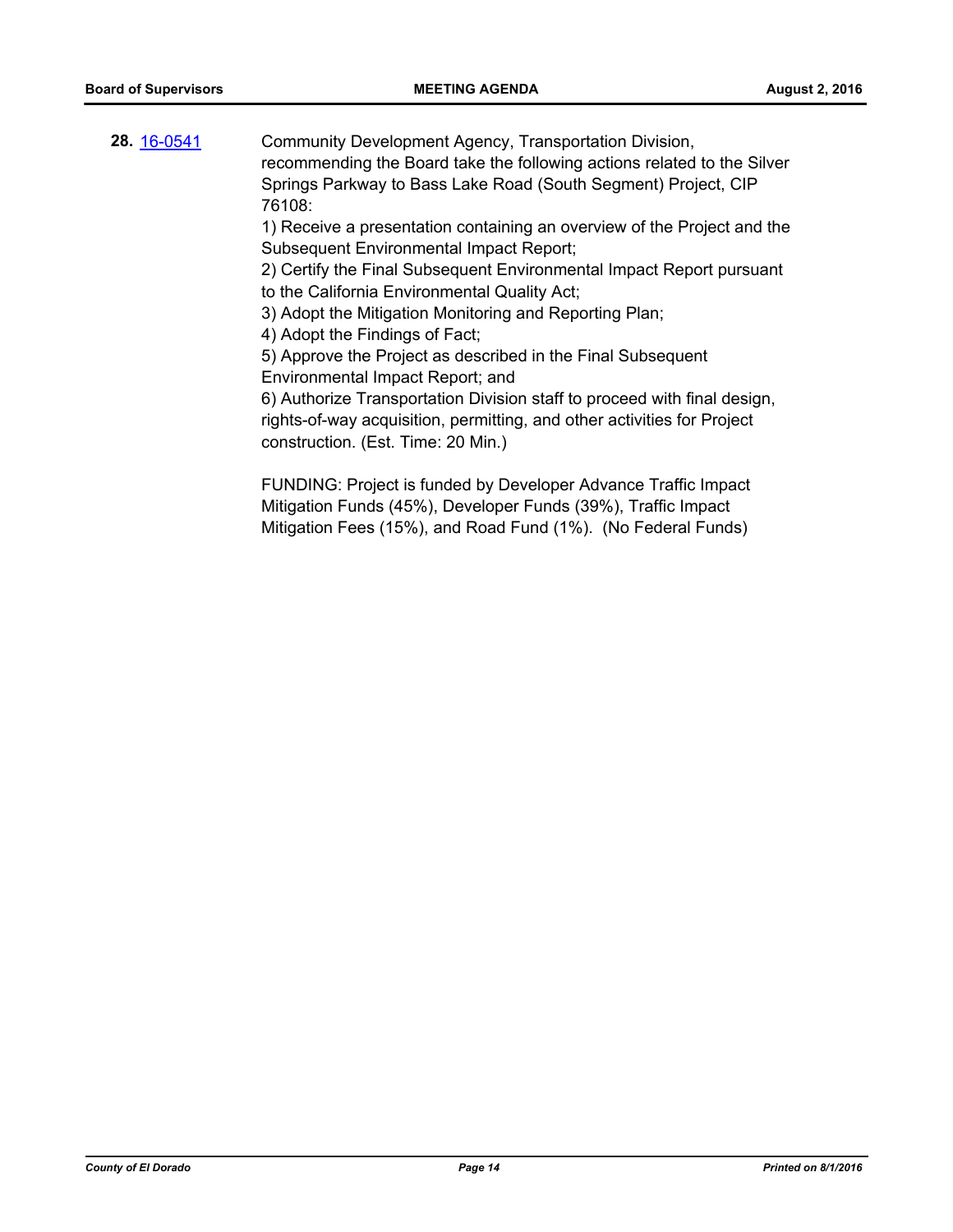#### **DEPARTMENT MATTERS (Agenda items in this category may be called at any time)**

Community Corrections Partnership (CCP) Executive Committee recommending the Board consider the following: 1) Review and accept the recommended Revised Community Corrections (AB109) Public Safety Realignment Budget and related Implementation Plan for Fiscal Year 2016/17; 2) Review and approve the recommended distributions from the Board of State and Community Corrections Planning and Training Grant Programs, referred to as the "Community Corrections Planning and Implementation Budget for Fiscal Year 2016/17," in the amount of \$249,250; and 3) Approve a business practice to allow each CCP agency the ability to transfer up to 10% between individual line items, within the same expenditure class and which does not increase either approved object level spending or total approved agency budget appropriation. This business practice was approved in concept on March 30, 2016 by the CCP Executive Committee. FUNDING: California State Budget Fiscal Year 2016/17, Community Corrections Subaccount within the Law Enforcement Services Account in the Local Revenue Fund 2011 and Budget Act of 2016. **29.** [16-0607](http://eldorado.legistar.com/gateway.aspx?m=l&id=/matter.aspx?key=21265) Sheriff's Office recommending the Board: 1) Authorize the Chair to sign a Memorandum of Understanding (MOU) between the Sheriff's Office and the El Dorado County Superior Court, whose mutual goal in this agreement is to provide maximum court security for the term July 1, 2016 through June 30, 2017, in an amount not to exceed \$3,860,370; and 2) Adopt and authorize the Chair to sign Resolution 126-2016, which amends the Authorized Personnel Allocation Resolution for the Sheriff to add one (1) full time equivalent Sergeant. **30.** [16-0729](http://eldorado.legistar.com/gateway.aspx?m=l&id=/matter.aspx?key=21387)

FUNDING: State of California Court Security Realignment Funding.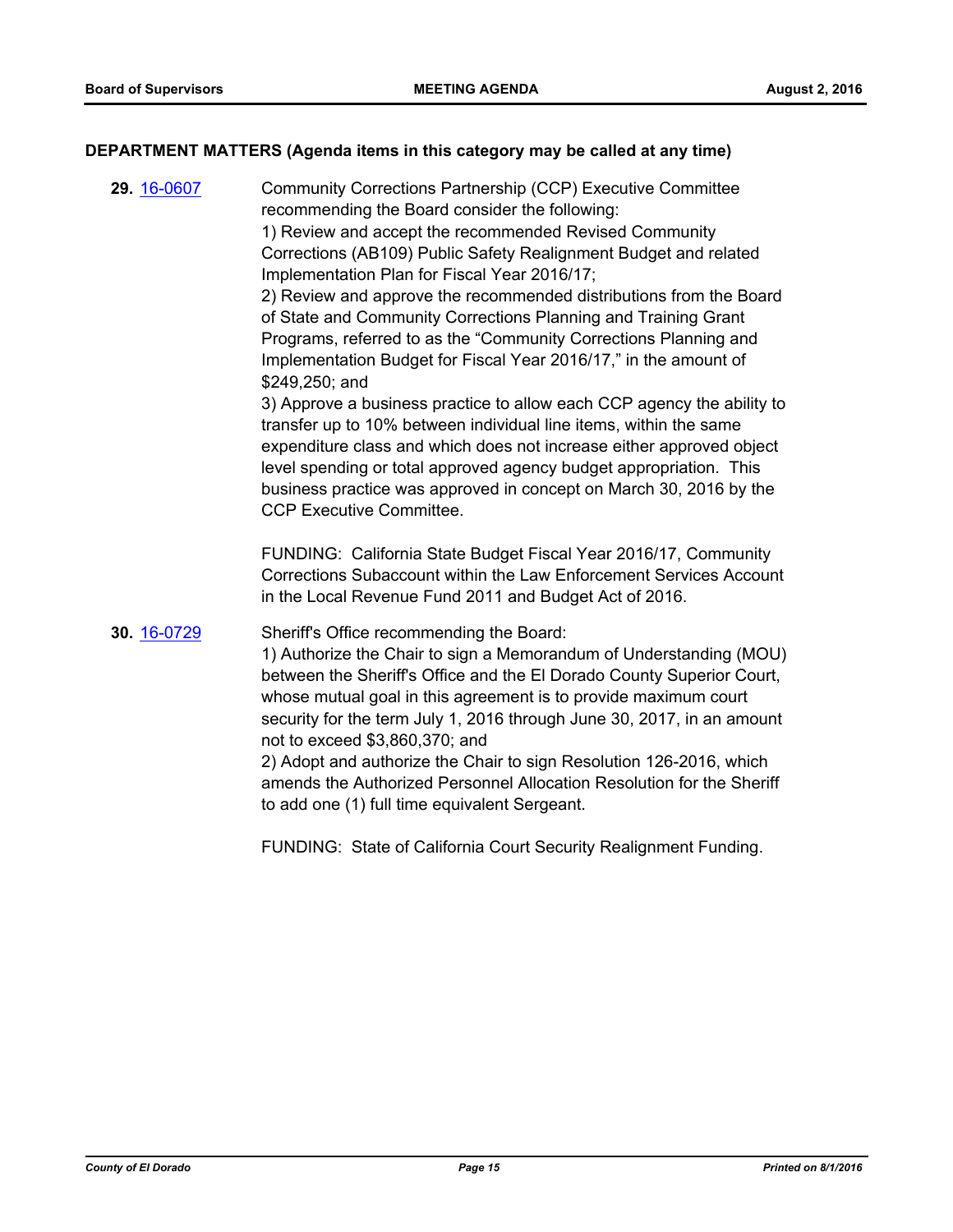#### **2:00 P.M. - TIME ALLOCATION**

Chief Administrative Office, Economic Development Division, recommending the Board approve and authorize the Chief Administrative Officer to sign Agreement 076-S1711 with the Greater Sacramento Area Economic Council in the amount of \$60,187, for Fiscal Year 2016/17, for El Dorado County to join the organization as a voting member, and for the provision of economic development related services including regional, statewide, and international strategy development, assistance with retention and expansion of existing businesses within the County, and research on key retention and expansion projects. (Est. Time: 15 Min.) **31.** [16-0606](http://eldorado.legistar.com/gateway.aspx?m=l&id=/matter.aspx?key=21264)

FUNDING: Transient Occupancy Tax Funds.

Chief Administrative Office recommending the Board: 1) Approve the Introduction (First Reading) of Ordinance 5040 extending Revenue and Taxation Code Section 69.5 (Proposition 90/110) authorizing receipt by the County of El Dorado of inter-county tax base year transfers; and 2) Waive full reading, read by title only and continue this matter to August 16, 2016 for Final Passage (Second Reading). (Refer: 6/26/16, Item 52) **32.** [16-0777](http://eldorado.legistar.com/gateway.aspx?m=l&id=/matter.aspx?key=21435)

> Staff recommending First Reading of Ordinance 5040 be Continued to August 16, 2016.

> FUNDING: A \$500.00 application is charged by the County of El Dorado Assessor's Office to cover the Office's cost associated with the research and processing of Prop 90 and 110 applications.

Chief Administrative Office recommending the Board authorize the Chair to sign the California Disaster Assistance Act application regarding Tree Mortality, and authorize the submittal of the application for funding related to the State's declared Tree Mortality emergency. (Est. Time: 30 Min.) **33.** [16-0509](http://eldorado.legistar.com/gateway.aspx?m=l&id=/matter.aspx?key=21167)

FUNDING: General Fund.

#### **ADJOURNMENT**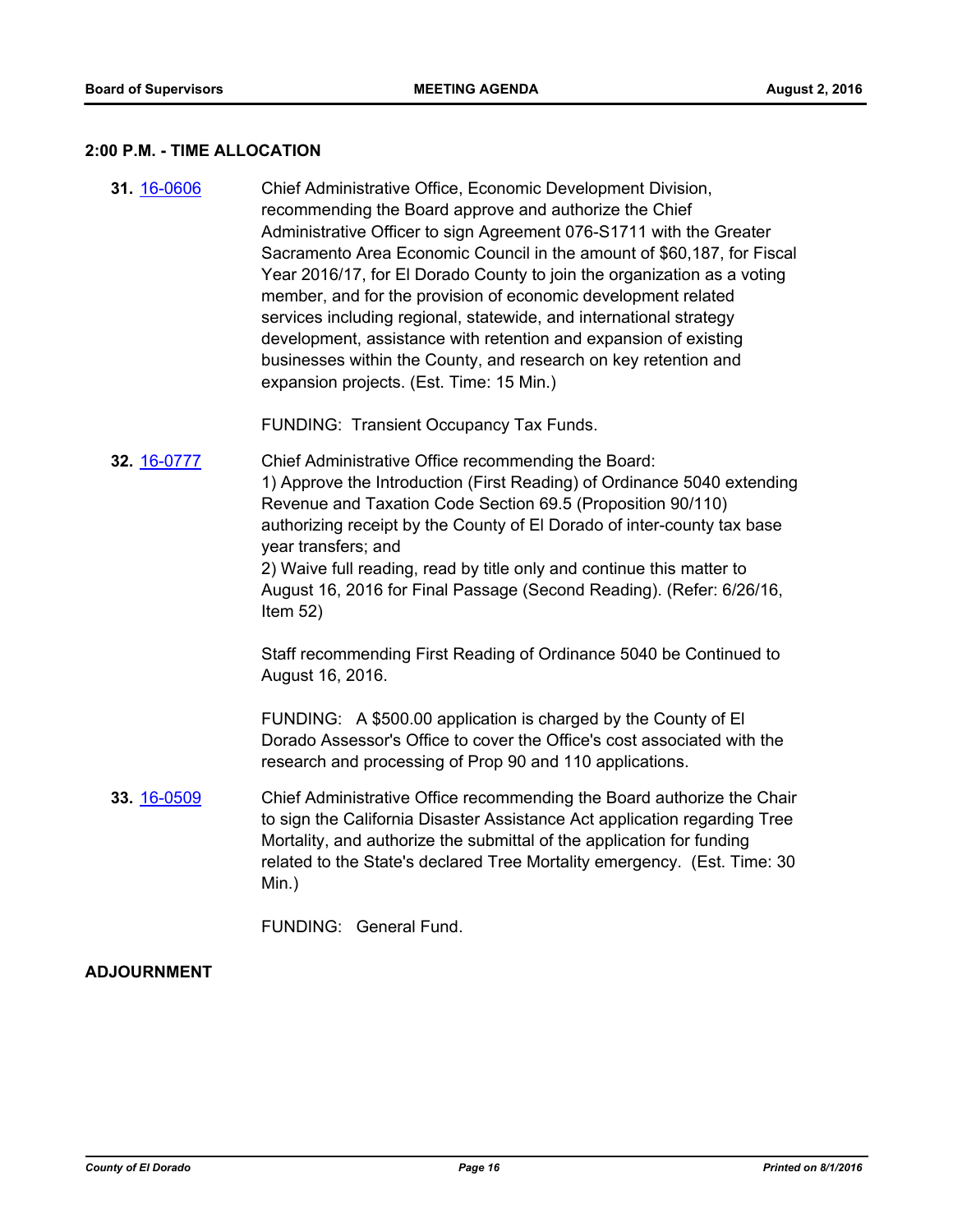#### **CLOSED SESSION**

- Pursuant to Government Code Section 54957.6 Conference with Labor Negotiator: County Negotiator: Director of Human Resources and/or designee. Employee Organization: El Dorado County Employees Association Local No. 1 representing employees in the General, Professional, and Supervisory Bargaining Units; Operating Engineers Local No. 3 representing employees in the Trades and Crafts, and Corrections Bargaining Units; Deputy Sheriffs Association representing employees in the Law Enforcement Unit; El Dorado County Criminal Attorney Association; El Dorado County Deputy County Counsel Association; El Dorado County Managers Association; El Dorado County Law Enforcement Managers Association; El Dorado County Probation Officers Association; and Unrepresented Employees. (Est. Time: 20 Min.) **34.** [16-0807](http://eldorado.legistar.com/gateway.aspx?m=l&id=/matter.aspx?key=21465) Pursuant to Government Code Section 54956.9(d)(1)- Existing Litigation. Title: Claim of Patricia Booth v. County of El Dorado, Worker's Compensation Claim Settlement, York Risk Services group, Inc. ELOL-63236. (Est. Time: 5 Min.) **35.** [15-0132](http://eldorado.legistar.com/gateway.aspx?m=l&id=/matter.aspx?key=19311) Pursuant to Government Code Section 54956.8 - Conference with Real Property Negotiator: This body will hold a closed session to give instructions to its negotiator regarding the real property located at 3050-3066 Lake Tahoe Blvd., South Lake Tahoe, California, known as Assessor's Parcel Number 026-050-05 (56-Acre Campground). The person or persons with whom the negotiator may negotiate is the City of South Lake Tahoe. Instructions to negotiator will concern price and terms of payment. Don Ashton, or designee, will be the negotiator on behalf of El Dorado County. (Cont. 7/19/2016, Item 50) (Est. Time: 15 Min.) **36.** [15-1397](http://eldorado.legistar.com/gateway.aspx?m=l&id=/matter.aspx?key=20574) Pursuant to Government Code Section 54956.9(d)(1)- Existing Litigation. Title: Claim of Jill Morse v. County of El Dorado, Worker's Compensation Claim Settlement, York Risk Services Group, Inc., Claim Number ELOU-295860, ELOX-385768, and ELOX-387075. (Est. Time: 5 Min.) **37.** [16-0787](http://eldorado.legistar.com/gateway.aspx?m=l&id=/matter.aspx?key=21445) Conference with Legal Counsel - Initiation of Litigation pursuant to Government Code Section 54956.9(d)(4). Title: County of El Dorado v. Cal Tahoe/City of South Lake Tahoe. Number of potential cases: (1). (Cont. 7/19/16, Item 51) (Est. Time: 30 Min.) **38.** [16-0406](http://eldorado.legistar.com/gateway.aspx?m=l&id=/matter.aspx?key=21063) Conference with Legal Counsel - Initiation of Litigation pursuant to Government Code Section 54956.9(d)(4). Number of potential cases: (1). (Est. Time: 5 Min.) **39.** [16-0794](http://eldorado.legistar.com/gateway.aspx?m=l&id=/matter.aspx?key=21452) Conference with Legal Counsel - Initiation of Litigation pursuant to **40.** [16-0795](http://eldorado.legistar.com/gateway.aspx?m=l&id=/matter.aspx?key=21453)
	- Government Code Section 54956.9(d)(4). Title: Number of potential cases: (1). (Est. Time: 5 Min.)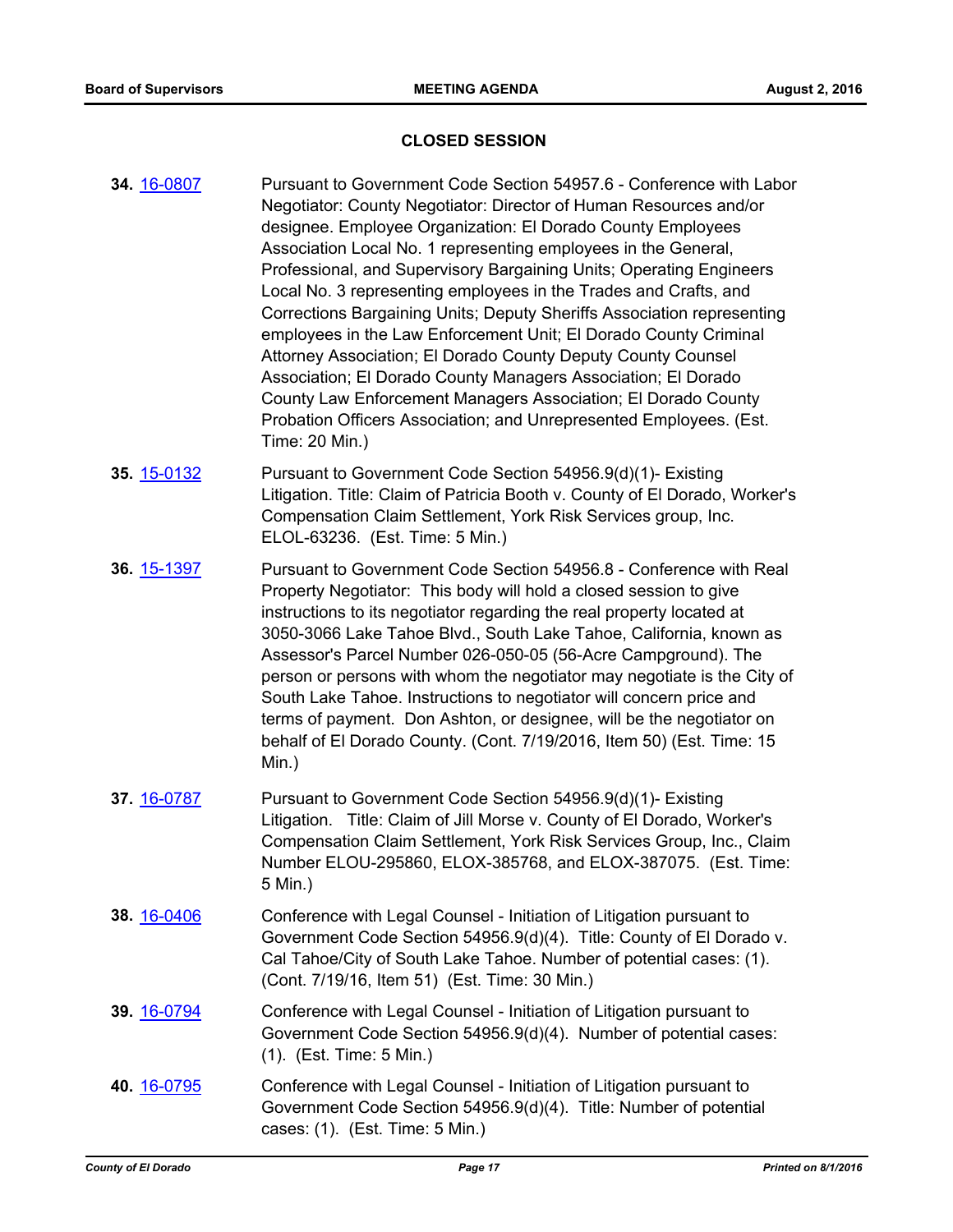| 41 16-0778  | Conference with Legal Counsel - Existing Litigation pursuant to<br>Government Code Section 54956.9(d)(1): Claim of Matt Reid v. County<br>of El Dorado, Workers' Compensation Claim Settlement, York Risk<br>Services Group, Inc., Claim Number ELOV-332521. (Est. Time: 5 Min.) |
|-------------|----------------------------------------------------------------------------------------------------------------------------------------------------------------------------------------------------------------------------------------------------------------------------------|
| 42. 16-0803 | Pursuant to Government Code Section 54957- Public Employee<br>Appointment. Title: Director, Health and Human Services Agency.<br>(Est. Time: 30 Min.)                                                                                                                            |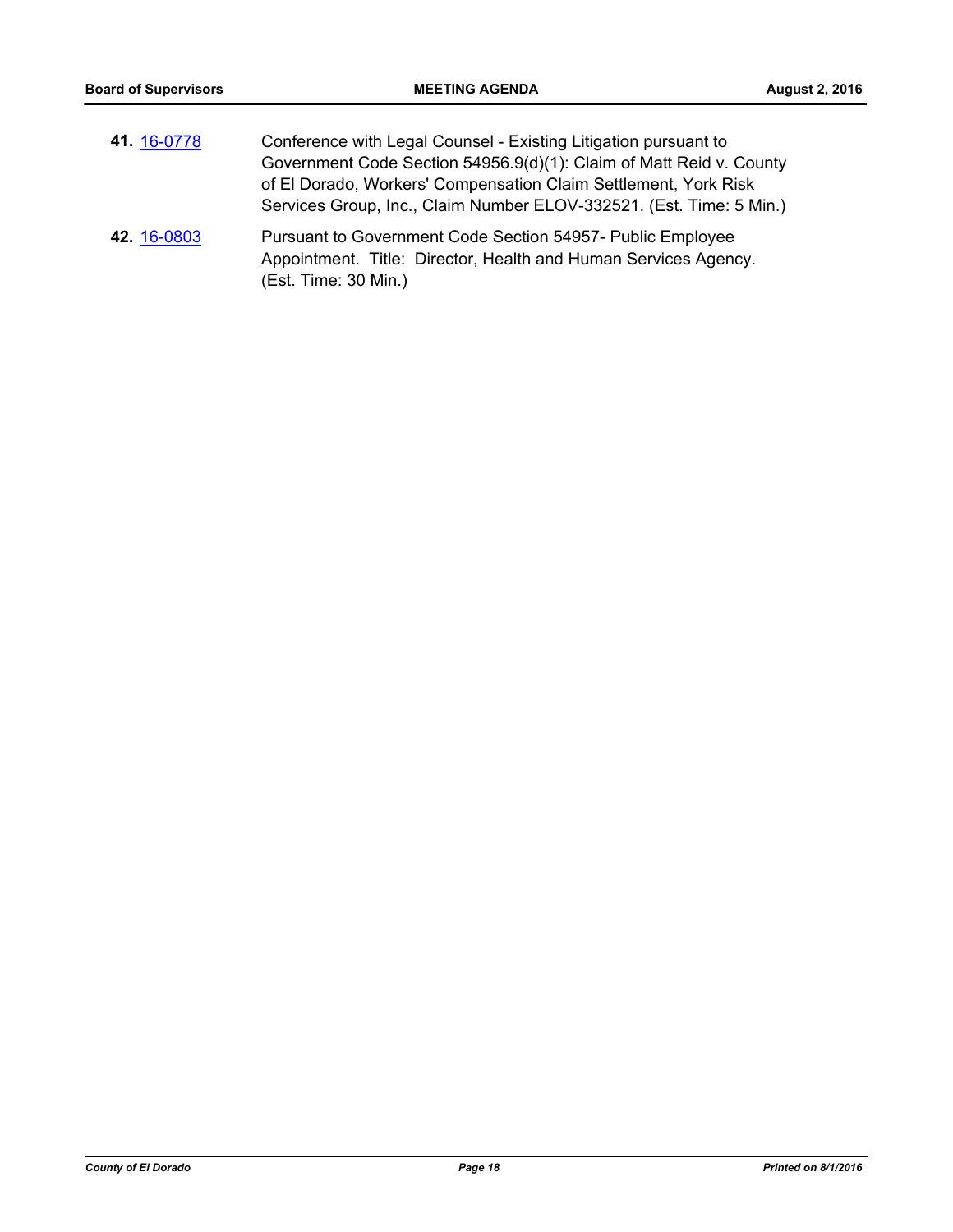On August 19, 2003, the Board adopted the following protocol: It is a requirement that all speakers, County staff and the public, when approaching the podium to make a visual presentation to the Board of Supervisors, must provide the Clerk with the appropriate number of hard copies of the presentation for Board members and the audience. Only those speakers that provide this required number of hard copies will be permitted to proceed with a visual presentation.

Persons interested in serving on any Board of Supervisors ADVISORY BOARD, COMMITTEE, OR COMMISSION are encouraged to complete and submit an Application Form to the Clerk of the Board of Supervisors. The application is available online at: http://www.edcgov.us/BOS/Forms.aspx or at the Board of Supervisor's office, 330 Fair Lane, Placerville, CA.

Digital Recordings of regular, Tuesday Board of Supervisors meeting are BROADCAST ON CABLE TV as follows:

West Slope - Comcast - Channel 15, Wednesday at 1:00 P.M. (day after Tuesday meeting) and Tuesday at 7:00 A.M. (One week after previous Tuesday Meeting)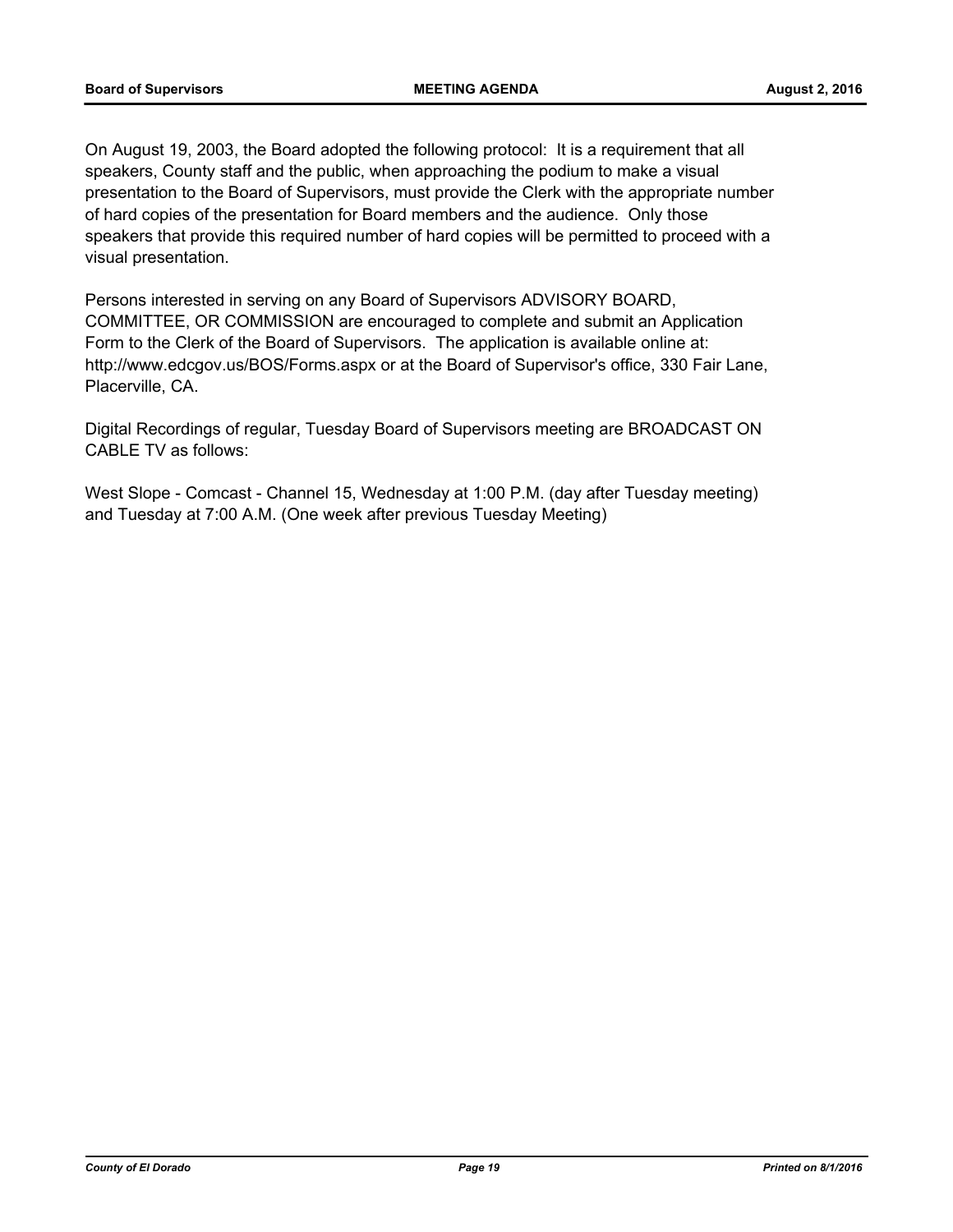### **ANNOUNCEMENTS**

**Most County offices will be closed on Monday, September 5, 2016 in observance of Labor Day.**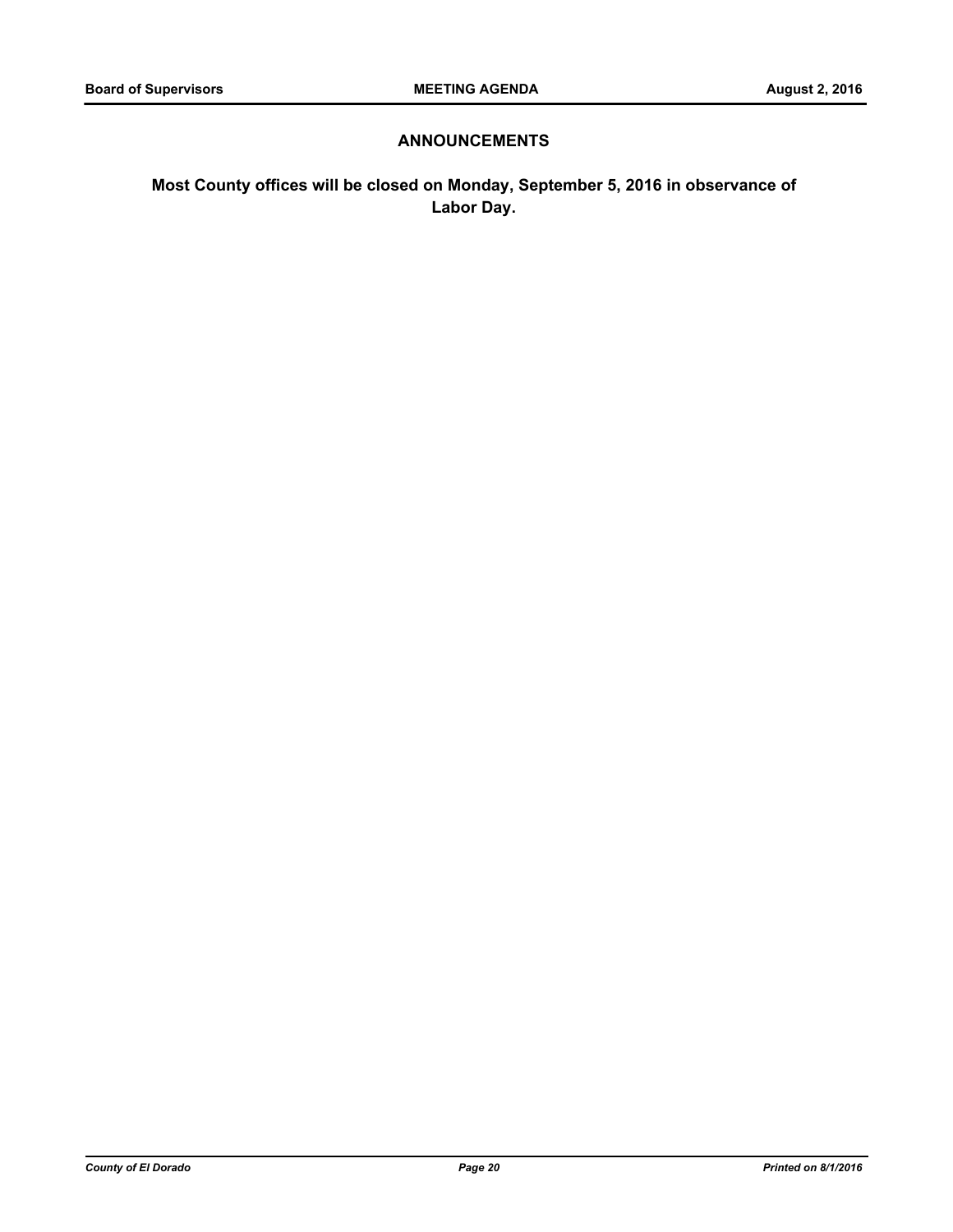#### **Addendum**

## **Item 32 Staff recommending First Reading of Ordinance 5040 be Continued to August 16, 2016.**

Chief Administrative Office recommending the Board: 1) Approve the Introduction (First Reading) of Ordinance 5040 extending Revenue and Taxation Code Section 69.5 (Proposition 90/110) authorizing receipt by the County of El Dorado of inter-county tax base year transfers; and 2) Waive full reading, read by title only and continue this matter to August 16, 2016 for Final Passage (Second Reading). (Refer: 6/26/16, Item 52) **32.** [16-0777](http://eldorado.legistar.com/gateway.aspx?m=l&id=/matter.aspx?key=21435)

> Staff recommending First Reading of Ordinance 5040 be Continued to August 16, 2016.

> FUNDING: A \$500.00 application is charged by the County of El Dorado Assessor's Office to cover the Office's cost associated with the research and processing of Prop 90 and 110 applications.

#### **CONSENT CALENDAR**

Chief Administrative Office recommending the Board receive and file Single Audit Addendum Letters 1 and 2 - June 30, 2015, and the Revised California Department of Community Services and Development Program Specific Audit Report performed by Gallina, LLP, related to grants awarded to the Health and Human Services Agency. **43.** [16-0622](http://eldorado.legistar.com/gateway.aspx?m=l&id=/matter.aspx?key=21280)

FUNDING: Low Income Home Energy Assistance Program.

Chief Administrative Office, Procurement and Contracts, recommending the Board consider the following: 1) Authorize the use of County's property located at 345 Fair Lane for the purpose of a Food Truck Fundraiser to benefit The Sheriff's Posse of El Dorado County's scholarship fund; 2) Make a determination that use of the County's property as described above provides a public benefit to residents of El Dorado County; and 3) Authorize the Chief Administrative Officer to sign Agreement 158-O1710 with The Sheriff's Posse of El Dorado County, Inc. for the Food Truck Fundraiser to take place on August 6, 2016 from 5:00 p.m. to 9:00 p.m. **44.** [16-0812](http://eldorado.legistar.com/gateway.aspx?m=l&id=/matter.aspx?key=21470)

FUNDING: None.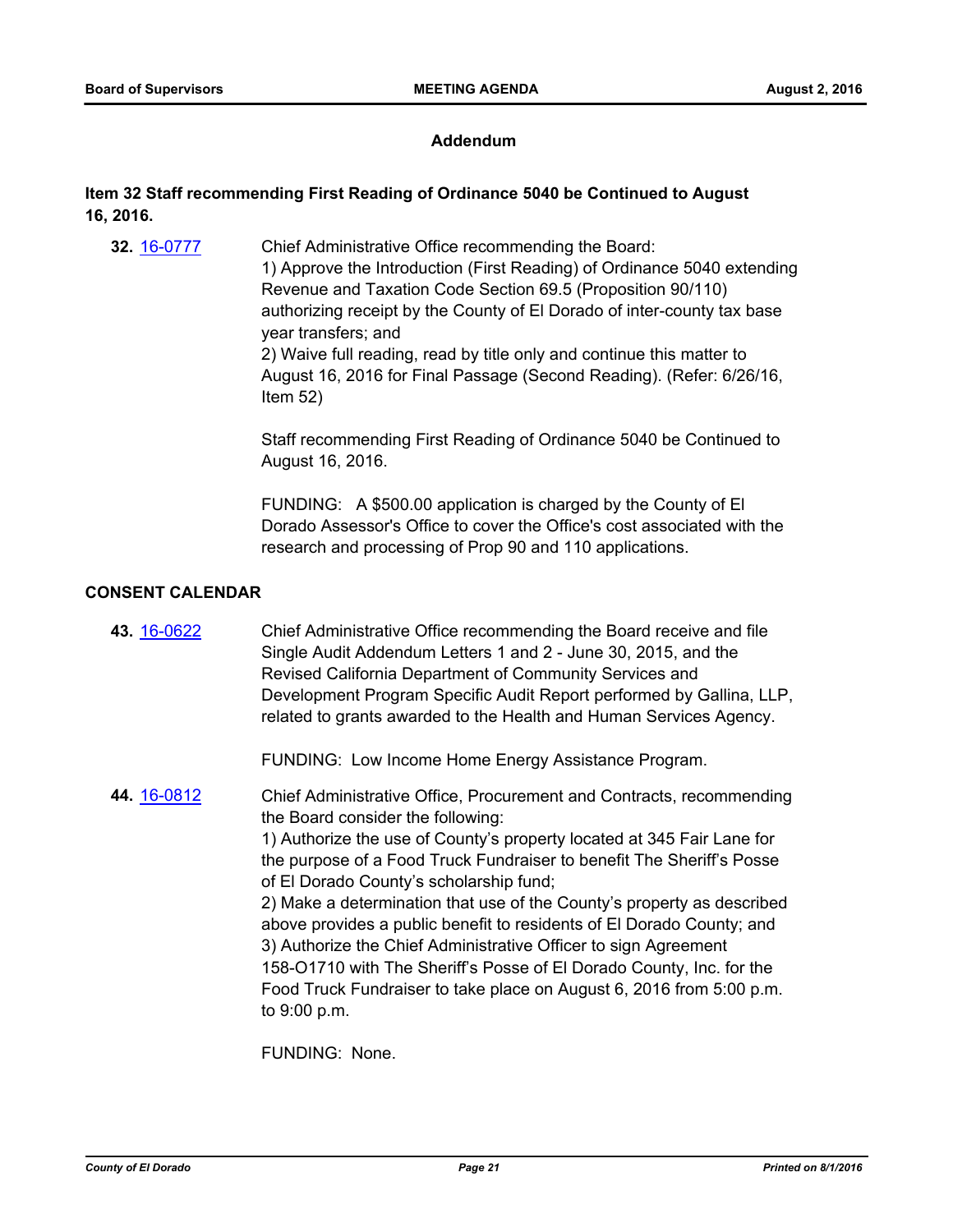| 45. 16-0824 | Chief Administrative Office and County Counsel recommending the<br>Board consider the following:<br>1) Approve and authorize the Chair to execute a settlement, indemnity,<br>and hold harmless agreement with the El Dorado Hills Community<br>Services District (CSD) related to disbursements to the District from its<br>Development Impact Mitigation Fee Account in the amounts of<br>\$507,730.96 and \$42,604.16; and<br>2) Order the Auditor-Controller to process a journal entry transferring<br>\$550,335.12 from the El Dorado Hills CSD Development Impact<br>Mitigation Fee Account (8963117) to the operating account designated<br>by the District, contingent upon full execution of the above agreement.                                                                                                                                                                                                                                                                                    |
|-------------|----------------------------------------------------------------------------------------------------------------------------------------------------------------------------------------------------------------------------------------------------------------------------------------------------------------------------------------------------------------------------------------------------------------------------------------------------------------------------------------------------------------------------------------------------------------------------------------------------------------------------------------------------------------------------------------------------------------------------------------------------------------------------------------------------------------------------------------------------------------------------------------------------------------------------------------------------------------------------------------------------------------|
|             | FUNDING: El Dorado Hills CSD Development Impact Mitigation Fees.                                                                                                                                                                                                                                                                                                                                                                                                                                                                                                                                                                                                                                                                                                                                                                                                                                                                                                                                               |
| 46. 16-0491 | Community Development Agency, Administration and Finance Division,<br>recommending the Board adopt and authorize the Chair to sign<br>Resolution 132-2016 to Rescind Resolution 117-2016, a Resolution of<br>Intention to Form the Shinn Ranch Zone of Benefit 98616 within County<br>Service Area 9 adopted July 19, 2016.                                                                                                                                                                                                                                                                                                                                                                                                                                                                                                                                                                                                                                                                                    |
|             | FUNDING: Developer Funds.                                                                                                                                                                                                                                                                                                                                                                                                                                                                                                                                                                                                                                                                                                                                                                                                                                                                                                                                                                                      |
| 47. 16-0605 | Community Development Agency, Transportation Division,<br>recommending the Board consider the following:<br>1) Adopt and authorize the Chair to sign Resolution 131-2016<br>sanctioning continuation of the closure of Malcolm Dixon Road in the El<br>Dorado Hills area during construction of a sewer line to serve the Wilson<br>Estates Subdivision development (TM14-1515). Daily closures will<br>begin on July 29, 2016, and continue for thirty (30) calendar days or until<br>the work is complete, whichever is sooner, between the hours of 8:00<br>a.m. and 5:00 p.m., Monday through Friday. The closure is subject to<br>conditions set forth in Resolution 110-79 dated May 1, 1979, and in the<br>"Special Event Permit Application;" and<br>2) Delegate the authority to extend this road-closure to the Community<br>Development Agency Director, as necessary and justified, should<br>underground conditions or other substantive issues prevent the work<br>from being completed on-time. |

FUNDING: N/A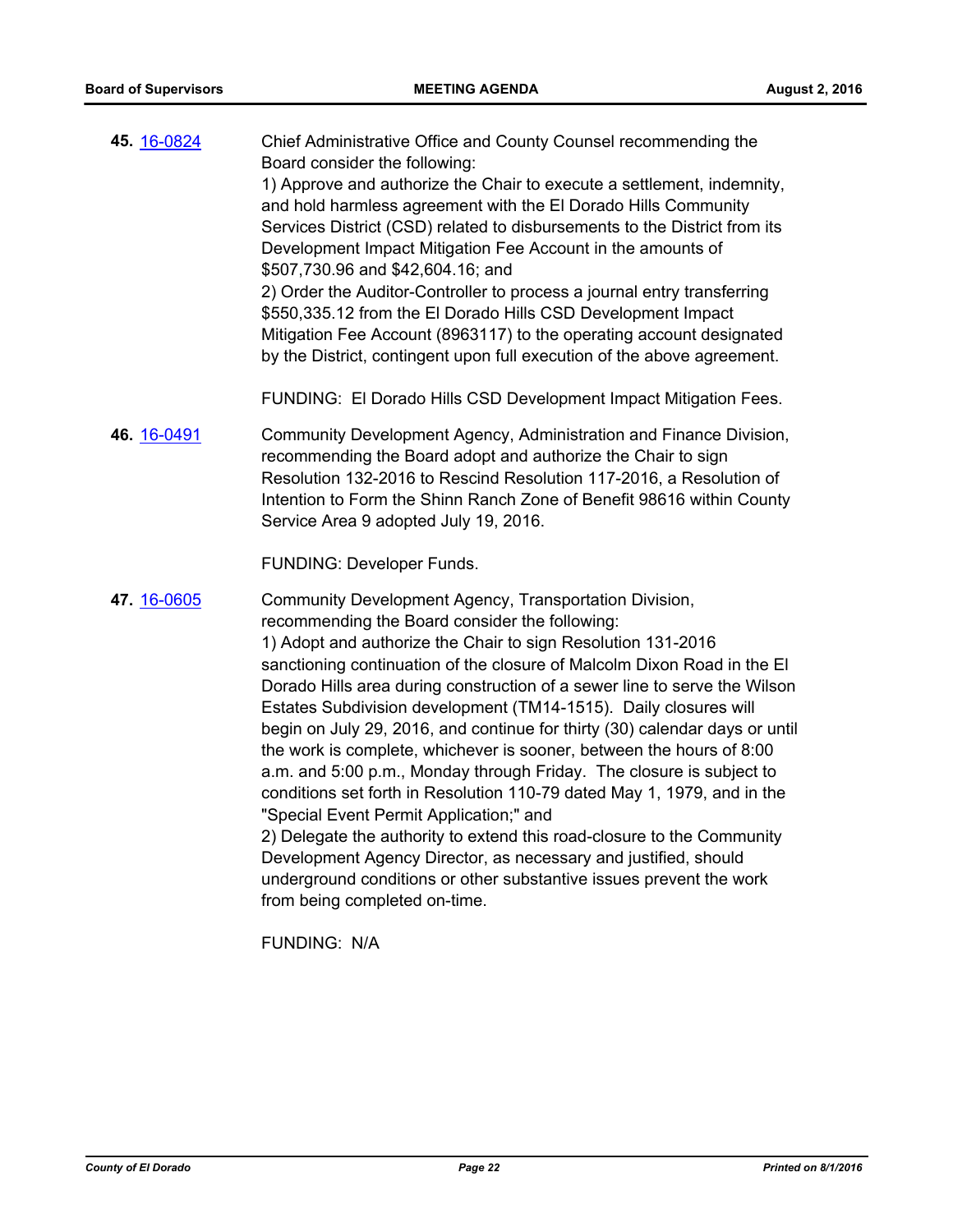| 48. 13-0942 | District Attorney recommending the Board approve and authorize the<br>Chair to sign a Budget Transfer increasing estimated revenues and<br>operating transfers in the Workers' Compensation Fraud Program Fund,<br>and operating transfers and appropriations in the District Attorney's<br>Office by \$13,020 to meet the Fiscal Year 2015/16 Grant Award amount<br>of \$271,428 for the California Department of Insurance Workers'<br>Compensation Insurance Fraud Program. (4/5 vote required) |
|-------------|----------------------------------------------------------------------------------------------------------------------------------------------------------------------------------------------------------------------------------------------------------------------------------------------------------------------------------------------------------------------------------------------------------------------------------------------------------------------------------------------------|
|             | FUNDING: California Department of Insurance Workers' Compensation<br>Insurance Fraud Program.                                                                                                                                                                                                                                                                                                                                                                                                      |
| 49. 13-1134 | District Attorney recommending the Board consider the following:<br>1) Receive and file the Tenth Annual Report on Real Estate Fraud for<br>Fiscal Year 2015/16; and<br>2) Approve and authorize the Chair to sign a Budget Transfer increasing<br>estimated revenues and operating transfers in the Real Estate Fraud<br>Prosecution Trust Fund, and operating transfers and appropriations in<br>the District Attorney's Office by \$5,704 for approved expenditures. (4/5)<br>vote required)    |
|             | <b>FUNDING: Real Estate Fraud Prosecution Trust.</b>                                                                                                                                                                                                                                                                                                                                                                                                                                               |
| 50. 14-0731 | District Attorney recommending the Board approve and authorize the<br>Chair to sign a Budget Transfer increasing Fiscal Year 2015/16 revenue<br>and operating transfers in the Indian Gaming Impact Account Fund, and<br>operating transfers and appropriations in the District Attorney's Office by<br>\$49,803. (4/5 vote required)                                                                                                                                                              |

FUNDING: Indian Gaming Grant.

Supervisor Mikulaco recommending the Board provide direction to the Chief Administrative Office and Community Development Agency to explore enhancing the marketability of the El Dorado Hills Business Park. **51.** [16-0821](http://eldorado.legistar.com/gateway.aspx?m=l&id=/matter.aspx?key=21479)

## **END CONSENT CALENDAR**